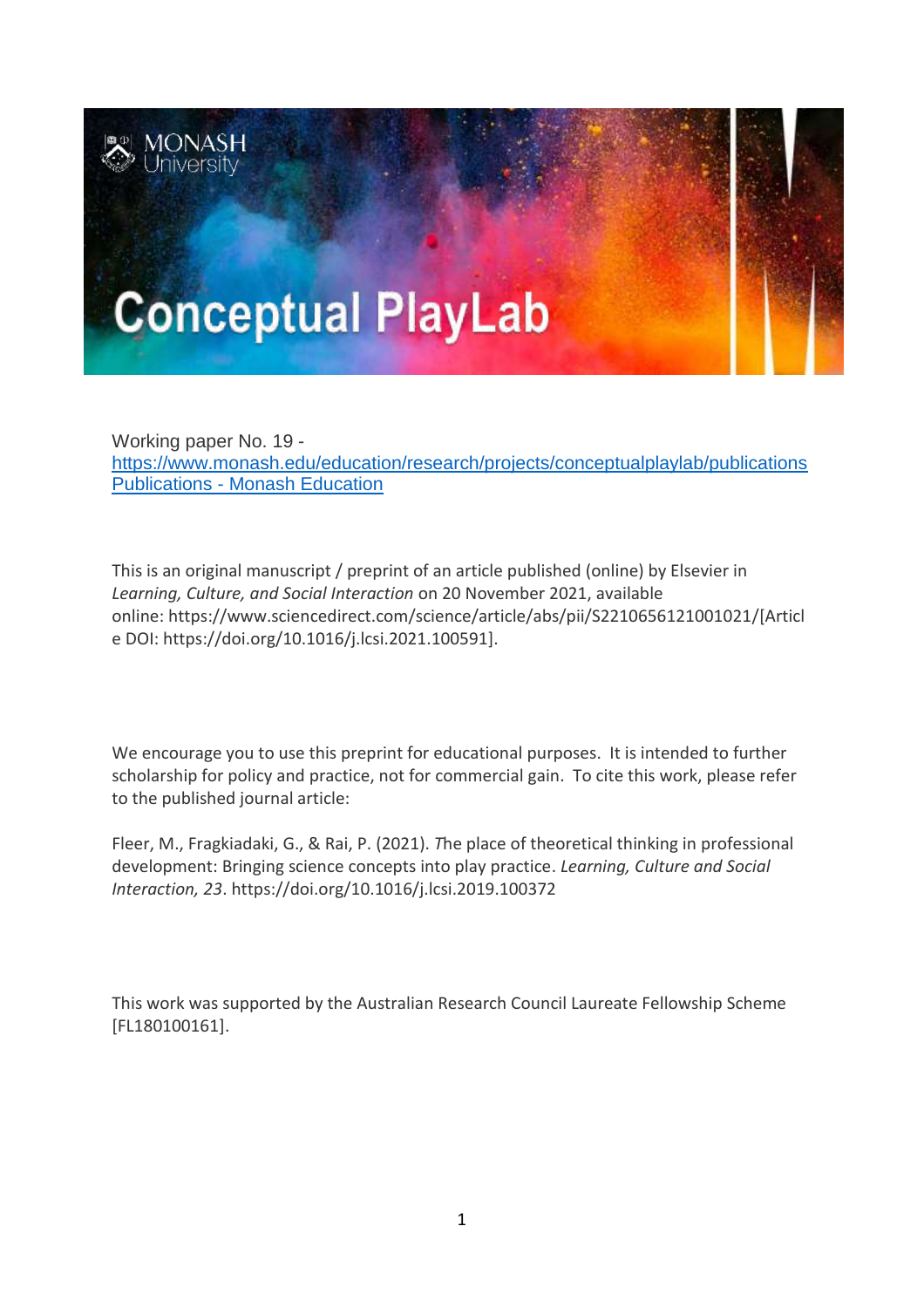# **The place of theoretical thinking in professional development: Bringing science concepts into play practice**

#### **Abstract**

Decades of research into early childhood teacher confidence and competence in science abound. Mostly what is reported is that teachers do not have the background discipline knowledge of science concepts and thereby lack confidence to teach in this area. The net effect is a worryingly limited amount of science being taught in the early childhood period. This paper proposes a different approach to conceptualising teacher confidence and competence in science through a theoretically informed study that gives new directions into how to solve the pressing problem of increasing the amount of science taught in play-based settings. Teacher participation in a face-to-face and on-line PD program over 10 weeks was digitally documented and analysed. Using the concepts from cultural-historical theory, the results show four types of crises emerged in the PD program. Through a model known as a Conceptual PlayWorld, new conditions for practice change were created to amplify concepts in play-based settings. The major conclusion was that it is not teacher knowledge of concepts that is preventing science teaching, but rather it is how to pedagogically bring concepts into play practice to motivate and sustain children's engagement in science.

**Keywords:** early childhood; Professional Development; teacher competence; teacher confidence

#### **1. Introduction**

The longstanding research (Andersson & Gullberg, 2014), as well as contemporary studies (Barenthien et al., 2020a), points out that early childhood teachers (Garbett, 2003) have traditionally shied away from the teaching of science concepts. Most studies identify that early childhood teachers have limited knowledge of discipline concepts in science (Saçkes, 2014), in technologies (Tagawa, 2018), in mathematics (Oppermann et al., 2016), and recently in engineering (Lippard et al., 2017). Collectively referred to as STEM, the major conclusion is that a lack of discipline knowledge leads to a lack of teacher confidence and competence in teaching science. What is missing from these studies, is a broader contextual understanding of the teaching models of science available to guide early childhood teachers. This is because most models of early childhood science teaching appear to be built on research from schoolbased settings that are different to preschools (Barenthien et al., 2020a). Moreover, most were designed (Blake & Howitt, 2012) by modifying established teaching models originally developed for school settings (e.g., Metz, 2004) or were designed in relation to practices that are common across both settings, such as drawing (Tytler et al., 2020) and sometimes writing (Gillespie & Rouse, 2019).

It can be asked why it is so important to have models of teaching science built on research undertaken in play-based settings? **First**, in conceptualising this problem, we have to understand the unique nature of the early childhood contexts, because it is very different to formal school settings. Organisationally, early childhood teachers are charged with designing play-based programs where young children spend most of their time engaged in play, and only come together in whole groups for very short periods. This has been acknowledged by some researchers, where "learning takes place in social, mainly play-based situations and is formed on the basis of children's daily experiences and interests" (Barenthien et al., 2020a, p. 338). This is different to setting up a science inquiry with a whole class and asking children to work in small groups and/or independently on a science challenge.

Second, we need to also understand the unique developmental period of the preschool child. Young children's leading activity is to play (Vygotsky, 1966), and it is through play that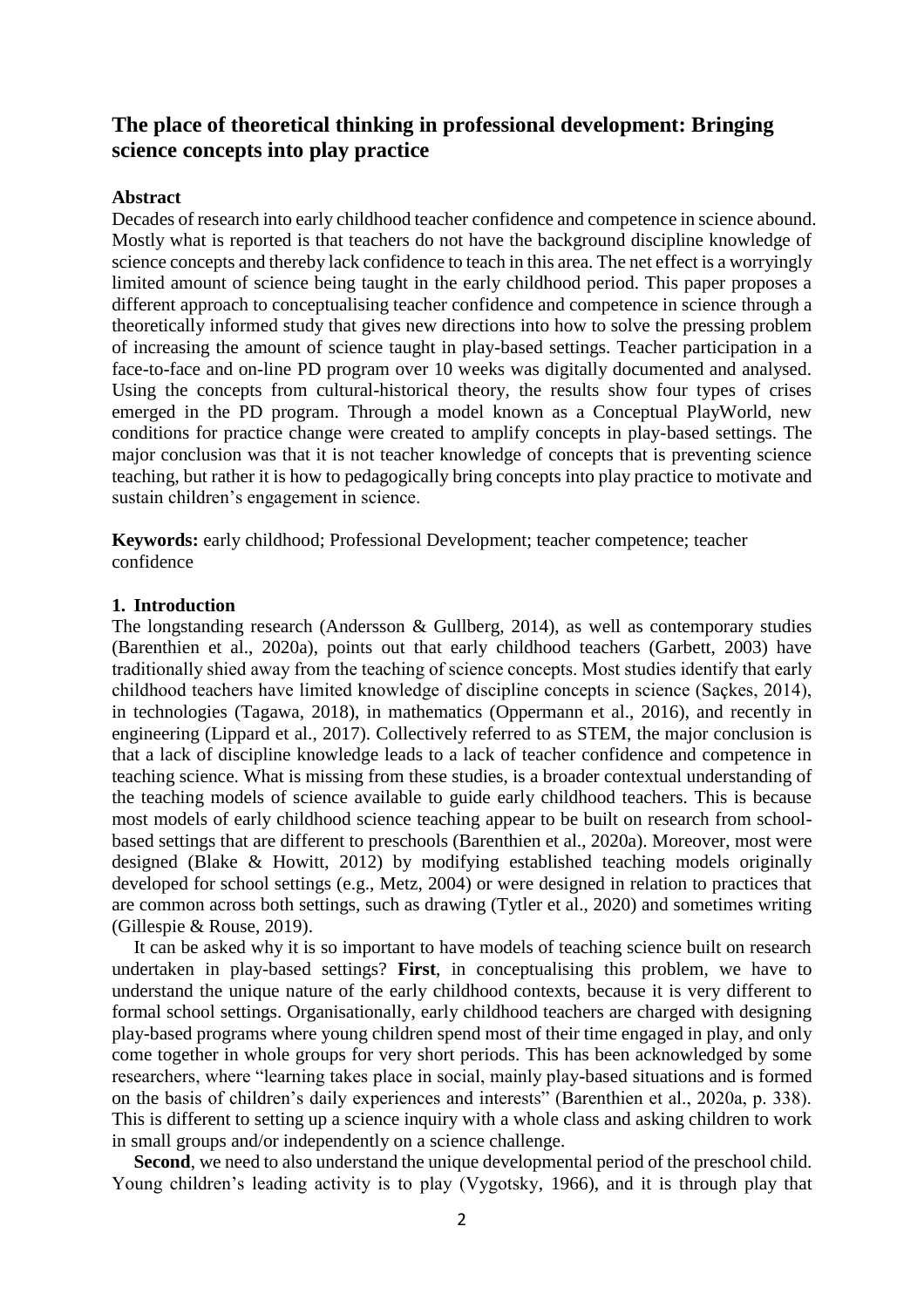teaching programs for learning are usually organised by teachers (Siry & Kremer, 2011). In most Western contexts, preschool children expect on entering play-based settings that they will play. This is a different orientation to school age children who expect on entering school that they will be motivated towards learning, such as learning to read, and where teachers design programs specifically in relation to discipline concepts (Authors 3, 2018).

**Third**, there is a long tradition in early childhood education for bringing into play programs pre-concepts associated with the Arts and also literacy (Barenthien et al., 2020a). But less so for science. For instance, with the exception of the US (Lippard et al., 2017), there has simply been no imperative to intentionally and comprehensively teach science concepts to preschool children in many countries. As noted by Barenthien et al., (2020a), "a focus on fostering academic skills is a relatively new concept in early childhood education in Germany and in preschool teachers' training" (p. 347). When societies expect the institution of preschools to introduce science concepts, this sets up a pedagogical problem for teachers as well as a psychological challenge for children whose leading activity is to play.

**Fourth**, teacher motivation in intentionally teaching science also matters. In the literature on early childhood teachers' professional development (PD) it has been noted that teachers' motivation for practice change (Nuttall et al., 2015) is oriented towards designing and implementing effective play-based programs (Hadley et al., 2015). Therefore, improving early childhood teacher knowledge of science through professional development of science must begin with a focus on play pedagogies and the play-based settings in which they teach.

The purpose of this paper is to present the findings of a study into how early childhood teachers create practice change in relation to the unique characteristics of their profession so that they can pedagogically amplify science concepts in play-based settings. To achieve this, the paper begins by discussing what is known about how the early childhood teachers engage in the professional learning of science, followed by a discussion of a cultural-historical study design and the findings. The paper concludes by discussing a new conceptualisation of the problem of early childhood teacher confidence and competence in science.

#### **2. Re-conceptualising what is known about teacher confidence and competence in science**

What is known about early childhood teacher practice in science has come from studies into teacher knowledge of science concepts (Barenthien et al., 2020a), teacher beliefs about STEM (Simoncini & Lasen, 2018), teacher confidence in teaching science (Fraser et al., 2019), teacher pedagogical content knowledge (Kambouri, 2016), pre-service teachers' knowledge of STEM (Barenthien et al., 2020b), and studies into the amount of science teaching in play-based settings (Olgan, 2015; Saçkes, 2014). Additionally, early studies have also examined planned and actual teaching of science in early childhood classrooms, and make the claim that, "early childhood teachers' "teaching" in science is in serious need of development" (Kallery & Psilos, 2002, p. 49). All these studies suggest that early childhood teachers lack confidence and competence in teaching science in play-based settings, and they conclude that the problem could be fixed by building up their discipline concept knowledge through professional development (Tuttle et al., 2016), better pre-service training (Barenthien et al., 2020b), and doing more high school science courses (Kambouri, 2016). Given these conclusions, and the corresponding need for system change, it is surprising that no major shift has been observed in over two decades of research into this problem. Perhaps another way of looking at teacher knowledge of science is necessary and a new way of conceptualising the problem is needed.

Notwithstanding these important findings on teacher confidence and competence in science, could these same studies point to other areas not necessarily deemed significant at the time, but which could give new directions for early childhood science education? What might be the assumptions made about early childhood teachers and the contexts in which they work? What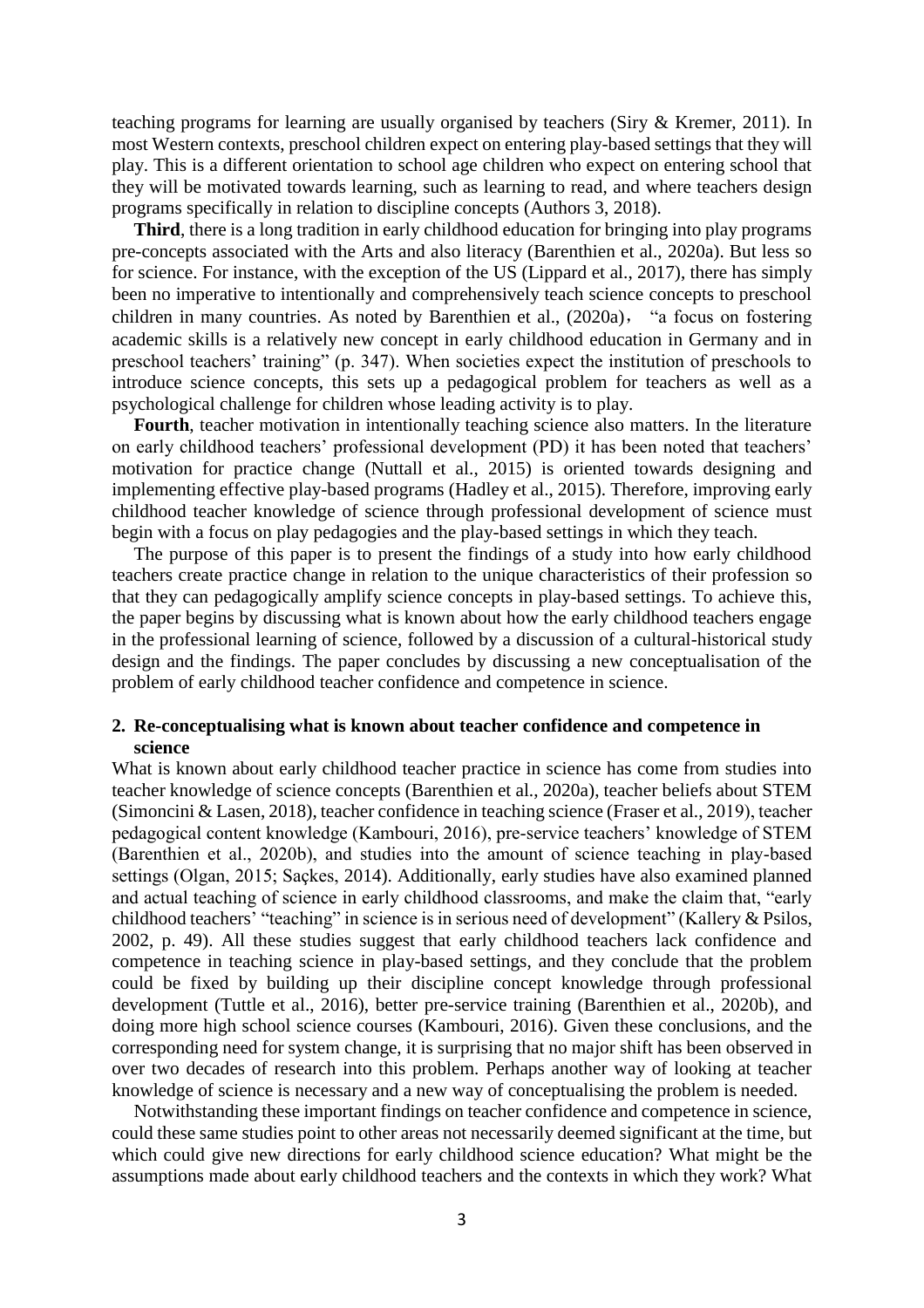might be missing? Asking different questions, may give new insights. If we examine the literature from the perspective of how researchers position teachers and their practices, what might we learn? With this focus in mind, we were able to determine seven areas within the literature that went beyond a simple causal relationship between teacher knowledge of science and limited teaching of science in early childhood education.

**First,** when considering the research of Kambouri (2016) in the context of Traianou's (2006) critique about constructivism, we can notice the importance of researcher theoretical paradigm for guiding what to pay attention to in the practices of early childhood teachers. For instance, Kambouri (2016) in adopting a constructivist view of teacher knowledge identifies a strong link between early childhood preservice teachers perceived knowledge of science and confidence to teach, suggesting deficit practices in science (Zeidler, 2016), because "teachers usually do not identify the children's preconceptions perhaps because… they might not have the necessary skills…" (p. 8). This typical correlational research dominates the literature and when we step back from this and view it more broadly, a new assumption becomes visible. To explain this, we draw on Traianou (2006) who argued that for over 20 years a constructivist paradigm has increasingly fuelled an interest in researching individual teacher knowledge of science, mirroring the longstanding research in children's alternative views and thinking in relation to science concepts. This gives a theoretical context to the research paradigm adopted and helps to explain why so many studies over such a long period of time have only examined early childhood teaching of science in relation teacher knowledge of science concepts (Barenthien et al., 2020b) or how they think and/or feel about their science teaching (Fraser et al., 2019). With this theoretical lens in mind, it is not surprising that the study designs have focused on the individual and their thinking, rather than looking more broadly at the relationship between the teachers and the context of play-based settings. *This gives a different explanation to the why the problem of teacher confidence and competence has been the research focus, and perhaps why nothing has changed in practice because the problem is seen as being in the teacher.*

Second, studies have differentiated science knowledges of teachers, primarily in studies of science-specific content knowledge. It is argued that, knowing more discipline content knowledge than what is to be taught is important (Barenthien et al., 2020a; Garbett, 2003), identifying content that is located in the everyday and familiar activities of preschools, where suitability for "implementation in play-based activities" is viewed as key (Barenthien et al., 2020a, p. 339), and finally science-specific Pedagogical Content Knowledge (PCK) is also identified as being needed and sits within a broader group of studies into PCK (Nilsson & Elm, 2017; Tuttle et al., 2016). This is in line with the arguments by Kambouri (2016) and Barenthien et al., (2020a) who have suggested that teacher knowledge of children's ideas in science is also needed. In developing a pencil and paper instrument specifically to study early childhood teacher science-specific content knowledge, Barenthien et al.,'s (2020a) recent research identified deficit knowledge base, stating that the results continue to provide evidence of a lack of teacher knowledge. However, when they drilled down into their data, their results show variability between preschool teachers' knowledge of science-specific knowledge, which they argue is due to differences in opportunities for learning science during their professional training. Important to know, is that the early childhood teachers who participated in the study had vocational, rather than university degrees in early childhood education. Yet teacher qualifications and a recognition of diverse profile of staff who are in early childhood centres, has not been explicitly considered in most studies in early childhood science education. *Therefore, recognising early childhood teachers as a composite of diversely qualified staff, from certificate to degree qualified should be considered in research into teacher confidence and competence in science.*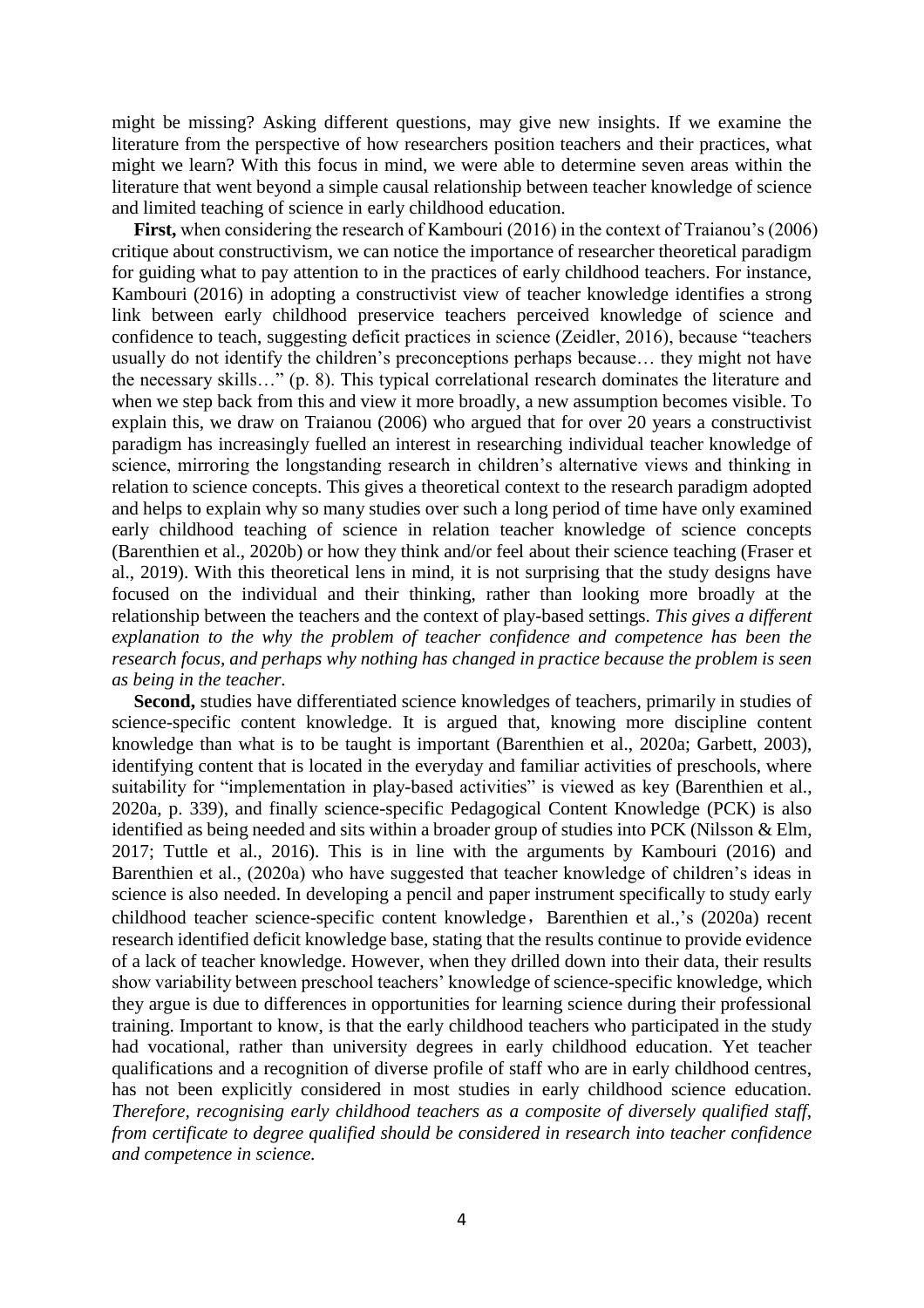**Third,** early childhood teacher motivation for science appears to be important, yet research results on early childhood teacher motivation are inconsistent (Barenthien et al., 2020b). For instance, in a study by Park et al., (2017), who examined 830 early years teachers' responses to a survey on teaching STEM, they found that there was a heterogeneity of responses by the early childhood teachers, with approximately one-third ranking quite high in readiness to teach science, stating that, this "signals that it would be misleading to generalize the claim made in some previous studies that early childhood teachers tend to neglect teaching STEM" (p. 11). In their open-ended survey, they also found that with increased years of experience came increased positive responses in early childhood teachers' beliefs surrounding their readiness for teaching STEM, and an awareness of the importance of early childhood science education. However, they also noted that 30% said that science was not appropriate to teach to young children. In contrast, Barenthien et al., (2020b) who surveyed 301 preschool teachers on their motivation for teaching science, found a positive relationship between teachers' PD experience and science related activities in preschools. They identified that a positive relationship is mediated through professional exchanges between preschools teachers in the context of discussing science content. Given the diversity that was reported by Park et al., (2017) and the positive links made by Barenthien et al., (2020b), this opens up the question of assumptions underpinning the claims made in previous studies on early childhood teacher knowledge. Relevance of the content of the PD has also been identified by Nuttall (2013) and Nuttall et al., (2015) who note that the important role of teacher motives, stating that the object of the PD must be "understood in relation to children's play-based learning" (Nuttall et al., 2015, p. 222) and not only in the specifics of the content to be learned during the PD. *Therefore, consideration of teacher motives and years of teaching experience are needed when interpreting studies of teacher confidence and competence in science content knowledge.*

**Fourth,** there is also growing evidence around the impact of PD generally for increasing the amount of science taught to children in early childhood settings. What is known is that there is a significant positive relationship between in-service PD courses and teachers' self-efficacy beliefs, enthusiasm and science-specific content knowledge (Barenthien et al., 2020b). This has also been found for initial teacher education. For instance, Piasta et al., (2015) identified that when 65 teachers participated in PD of maths and science content and activities, they increased the science learning opportunities of their children, but it led to only a limited impact on outcomes for children's learning in science. The PD was designed on the principles of relevance, building specific content knowledge, pedagogical practices, active participation and collaboration, hands-on practices and self-reflection and over 14 hr of PD for practice change. In another study of PD in science for early years teachers, Park et al., (2017) examined among a number of areas, teachers' readiness for teaching. In undertaking two open-ended surveys of 830 early years teachers they identified that only 12.7% were teaching science in kindergarten. Their results suggest that *more PD is needed in relation to why science is important, alongside of knowledge of science discipline concepts and knowledge of how to teach science*.

Fifth, there were studies that looked directly at teacher beliefs about the need for teaching science concepts to young children. Simoncini and Lasen (2018) in surveying 117 early childhood teachers who had a broad range of qualifications (postgraduate to vocational certificate level), and identified that science was thought to be important by them, but ranked it behind social and emotional development. Specifically, they noted that science was thought to be important for children's future, and they found that teachers made explicit reference to 'play-based' and/or 'hands-on' learning experiences in their definitions of science and formal science learning. Unlike previous studies which suggest that early childhood teachers cannot identify science concepts in relation to the play activities of preschools, Simoncini and Lasen (2018) showed through their open-ended survey that early childhood teachers were experts in doing this. *Knowing why there is such variability in beliefs about the relevance of teaching*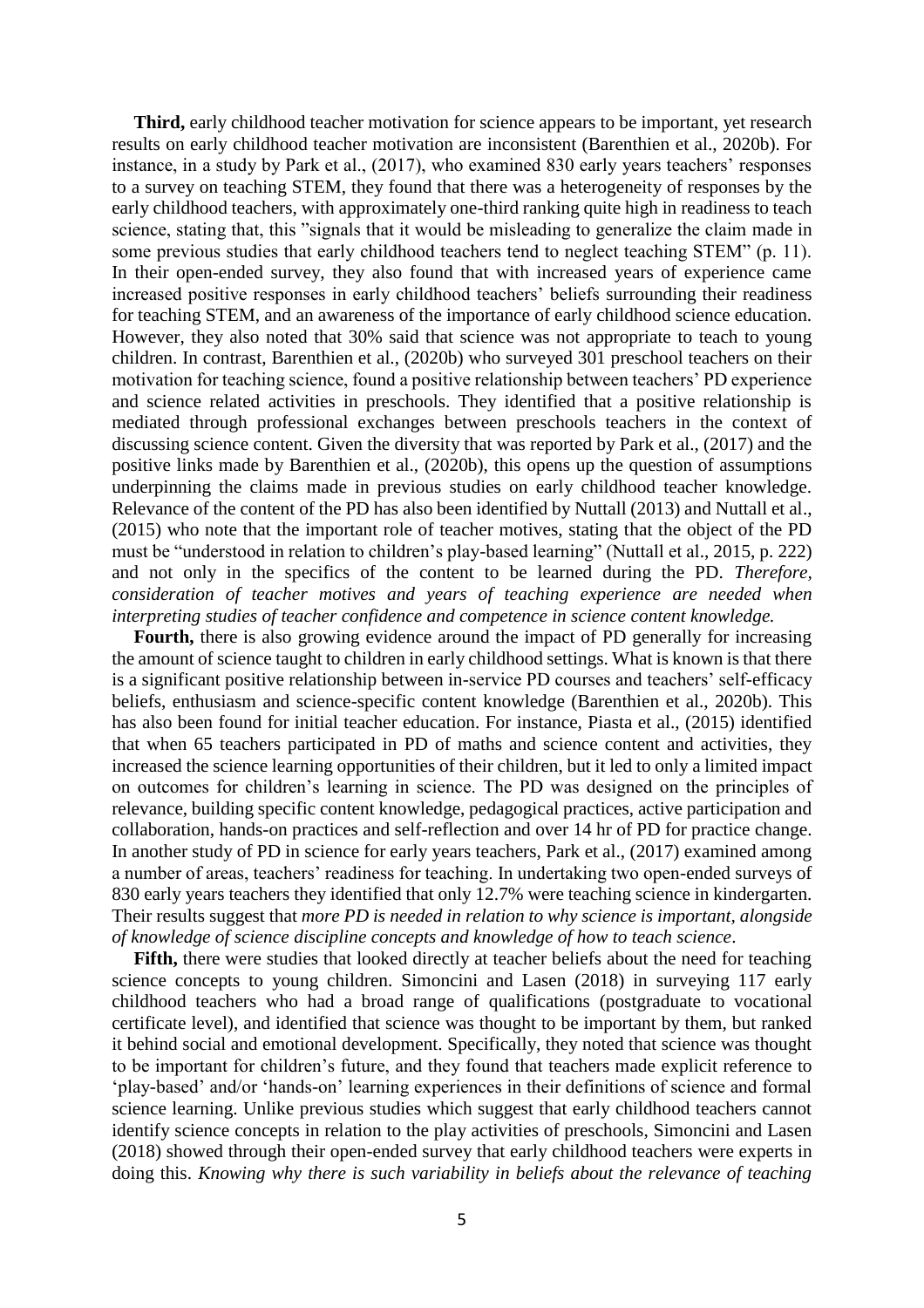## *science to young children could give different insights into the limited amount of teaching of science in early childhood settings.*

**Sixth,** related to the question of relevance of science for early childhood teachers is what kinds of models of practice that are available to support teachers with their confidence and competence in science teaching in play-based settings. There were some studies that discussed different models of teaching science (Authors 1, 2009; Authors 2, 2015; Tu, 2006), and who in doing so, were able to raise questions about the dominant arguments about early childhood teacher confidence as core to the teaching of science. For instance, Campbell et al., (2018) looked at the possibilities for an integrated approach to STEM teaching in play-based settings through observations, interviews, and surveys and concluded that the preschools were full of rich science opportunities. They identified in practice the existing pedagogical models for teaching science as inquiry-based, science concept development, appropriate language development in science, and child-instigated approaches. In another observation and survey study by Campbell and Spelderwinde (2018) of bush kindergartens, they found that teachers' practices and beliefs in science showed mixed pedagogical approaches, suggesting that, "With greater understanding of science comes the ability to 'see' more science in a vast range of children's experiences and this may provide teachers with strategies to promote science understanding in children's play" (p. 44). This contrasts with Simoncini and Lasen (2018). Other studies have also focused on the opportunities for science learning in relation to the models of practice observed, such as, guided play and specific lessons designed in support of science learning (Blake & Howitt, 2012). Like Campbell and Spelderwinde (2018), Blake and Howitt (2012) identified missed opportunities through the teaching strategies adopted. Important to the focus of this study was the result which showed that simple one-off science activities were not effective for sustained science learning. They suggested that, "Intelligent, thoughtful pedagogy that creates a positive attitude towards science will incorporate meaningful investigations that meet both policy demands and the child's interest whereas over regulated demands and practical constraints will impede learning for young children" (p. 298). Whilst these studies have examined the existing models of science teaching in preschool settings, where a broad spectrum of support for science learning for preschool children is evident (Eshach & Fried, 2005), only a few studies could be found that explicitly looked at a model developed from research in play-based settings. Howitt et al., (2011) in their research investigated an inquiry model based on forensic science where a preservice teacher implemented a unit of science where children went on a forensic bear hunt to solve the problem of who left the footprints. They identified that scientific inquiry skills of preschool children could be developed through an inquiry model centered on forensic science. In another study of a model of teaching science in play-based settings know as a Scientific Playworld (Author 1, 2019), the foundational research underpinning this model used digitally observations of practices of teachers and children over six weeks and identified a series of pedagogical characteristics where scientific narratives were promoted in play, such as: the story builds collective narrative; psychological tool to support transition into imagining science; being inside imaginary situations taking a role such as being a microscopic organism; teachers setting up problems inside imaginary play; imagining observable and non-observable concepts; wondering; and emotionally charged situations to focus scientific attention of pre-schoolers. But no other study could be found that went beyond guided scientific inquiry (Campbell & Spelderwinde, 2018) or inquiry learning being implemented in preschools (Siry & Kremer, 2011). Consequently, more needs to be known about what might be effective models of science teaching for early childhood teachers, where data and findings have come from research in early childhood play-based settings. *Having models based on research based in play-based settings, may reveal different outcomes when studying teacher confidence and competence in the teaching of science in preschools.*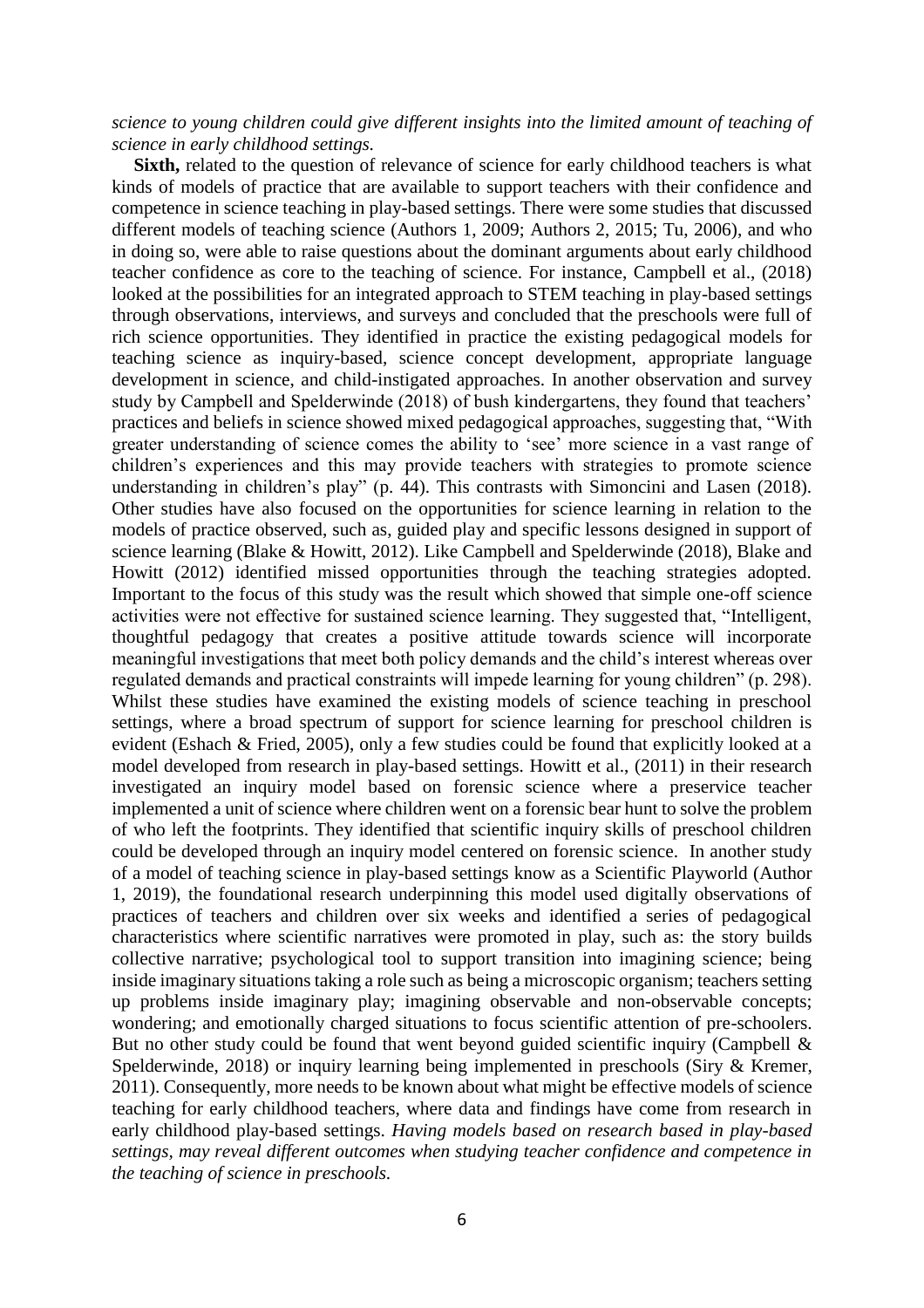Finally, and most significant for the focus of this paper is that very few papers were identified which discussed the play-based setting of early childhood teachers as part of their design, results or findings. Closest is the research of Oppermann et al., (2016) who examined the influence of preschool teachers' content knowledge and beliefs surrounding their mathematical ability on what they called a sensitivity to mathematics in children's play. In drawing primarily on constructivist principles of PCK from research in secondary contexts, the central arguments being made for early childhood included the need for conceptual understanding of mathematics (through survey) in order to teach and the ability to be able to recognise mathematical content in play-based settings (through 4 written play scenarios). Their research focused on mathematical content knowledge of 221 preschool teachers and determined that teachers who had higher levels of mathematical knowledge could also identify mathematics in the play scenarios. However, when explaining the results, the researchers looked more closely at the different groups of teachers in relation to their beliefs and found more variance, identifying that "teachers' self-efficacy beliefs seem to serve as a filter through which maths knowledge and experiences are interpreted" (Oppermann et al., 2016, p. 181). This also contrasts with science research of Simoncini and Lasen (2018). Although the play practices were included through giving examples of play scenarios, the variability in reading the mathematics opportunities in play appeared to have more to do with confidence than competence in science knowledge.

Another study that took account of the play-based setting of early childhood teachers was that of Brenneman et al., (2019), who argued that preschool educators need PD to support the integrating STEM into their programs. Through an iterative design process with 6-8 teachers, a professional design community was formed with the research team and a district coach. Workshops focused on maths and science knowledge and teachers' beliefs about teaching concepts in preschools, and activities were **designed in relation to familiar learning activities**, such as "block building and making play dough, to illustrate that teachers were already doing science and maths in their classrooms and that these could be effectively enhanced to support more domains of development and learning and to do so in a way that was appropriate and accessible for young children" (p. 20). They found that the professional learning communities support the individualising of workshop content, small group lesson planning, drawing on everyday materials, and reflection of practice through videoing lessons activities. Like Oppermann et al., (2016) a sensitivity to the teaching context of early childhood teachers was included in the study design.

A third study that took account of the play-based setting of early childhood teachers was that of Andersson and Gulberg (2014) who undertook an action research study of 5 preschool and primary teachers as they planned and taught a unit of science on floating and sinking. The results showed that the teacher who was more oriented to 'teaching a concept' in the floating and sinking activity generated misconceptions, whilst the teacher who oriented the children to investigating if floating and sinking contributes to a feeling of participation, supported child agency in using an experimental approach. Andersson and Gulberg (2014) argued that, "there are competences other than subject matter knowledge that are also important when preschool teachers engage children in scientific activities" (p. 275). Importantly, they identified the need for the early childhood teacher to remain in the context, to have a situated presence, and to challenge further investigation by children. In contrast to Oppermann et al., (2016), they challenged the idea of teacher feelings of inadequacy and poor self-confidence in science.

It was also noted in the study by Simoncini and Lasen (2018) when analysing open-ended survey questions to what is STEM, that responses included cooking for science, high technologies, such as iPads were linked with technology (but no design), block play and box construction were connected with engineering, and specific concepts, such as one-to-one correspondence were mentioned for mathematics. Contrary to Campbell et al., (2018) and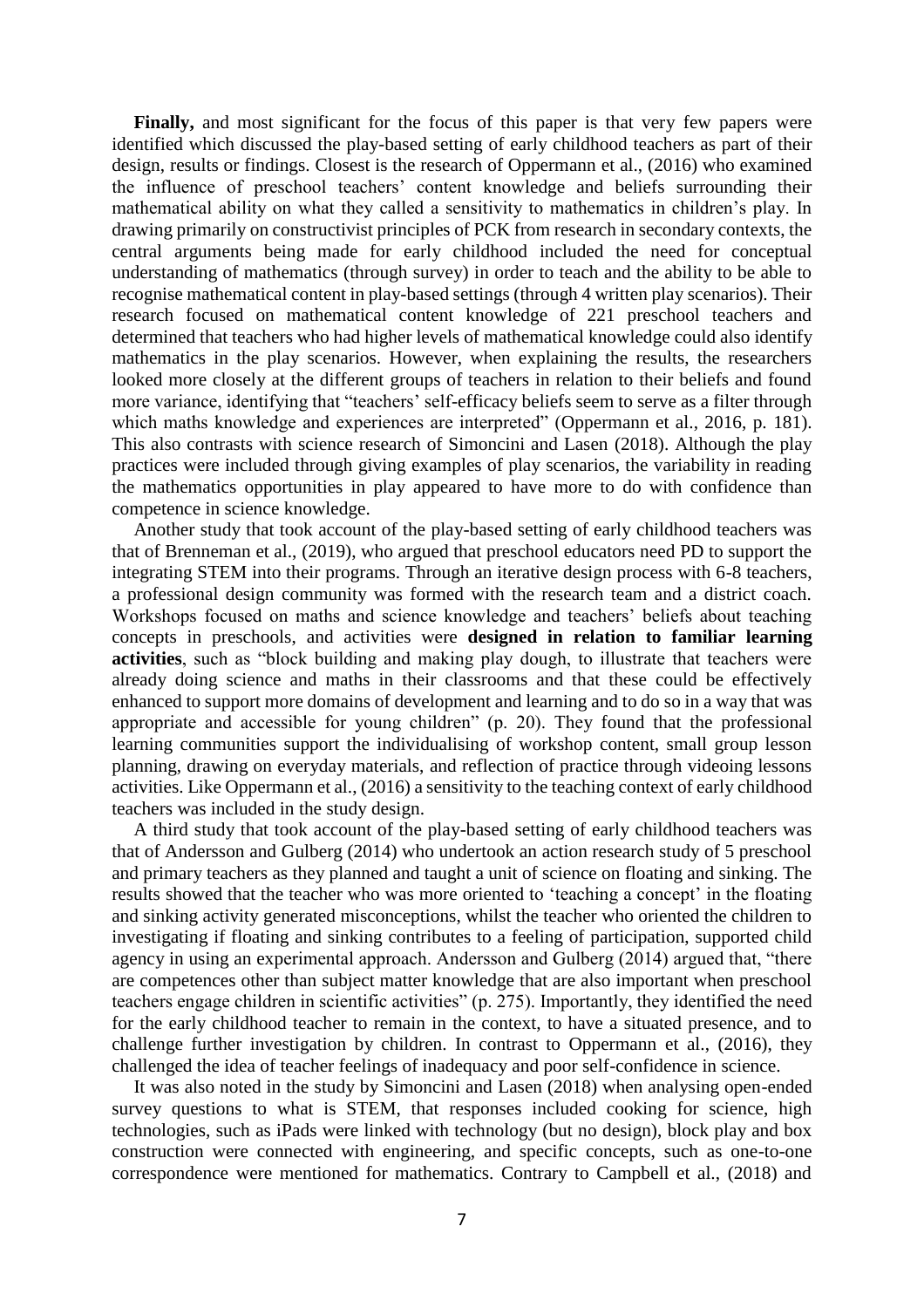Campbell and Spelderwinde (2018), their results support the view that early childhood professionals have understandings of science practice in the context of play-based settings, where play and hands-on experience in learning science matter. *Therefore, these studies collectively show the importance of bringing into the research design of early childhood teacher knowledge of science the context of the play-based setting.*

Although the studies into the unique nature of early childhood practices show a diversity of approaches to science (Blake & Howitt, 2012), the findings do collectively suggest that researching teacher knowledge of science concepts alone is not enough. Further, previous arguments that teacher knowledge is the cause of limited teaching in science, as has been the main tradition in the literature, does not give directions for practice change in early childhood science education. Simply giving more PD or designing better programs, have also not resulted in systemic practice change. We need to go beyond the early childhood teacher as the problem, and beyond the binaries of teacher competence and confidence, and instead conceptualise the problem dialectically. Therefore, we drew upon cultural-historical theory to design a microgenetic study of early childhood teachers professionally engaged in the problem of how to amplify science concepts in play-based settings. Our research question underpinning the study sought to understand: How do early childhood teachers engage in professional practice change to amplify science concepts in their play-based settings during a professional development program oriented to teachers' competence and confidence in science?

## **3. Theoretical foundations of the study**

In order to conceptualise the problem of early childhood teacher confidence and competence in a new way, we drew upon two central concepts from cultural-historical theory for our study. They were the dialectical concept of the ideal and real form of development and the concept of crisis. These concepts and how they were used in this study are briefly introduced in this section. *3.1 The dialectical concept of the ideal and real form of development*

In Vygotsky's writings, the environment is theorized not as a context but as the source of the development of the personality. Vygotsky (1994) explicates this process by introducing the idea of dialectical interrelation between the real and the ideal forms of development. The real forms of development are conceptualized as the primary forms that reflect the current and actual level of an individual's development at the beginning of a developmental process. The ideal forms are conceptualized as the mature and the higher forms of development that are introduced/presented in the collective/social environment and which are expected to be achieved at the end of a developmental process. The presence of the ideal forms from the very beginning of the process of development in the individual's environment is critical. During the process of dialectical interactions and negotiations between ideal and real forms, teachers acquire the mature forms of practice as part of their own personal ways of thinking and acting in their environment. Acquiring these ideal forms is not mechanical reproduction of practice but a realization of the complex social and cultural ways of acting in their unique context. In the context of educational experiment in a Conceptual PlayWorld (for further details refer Authors 1,2,3, 2020) the PD context created the ideal form of practice.

To achieve this dialectical relation between the ideal and real form of teacher development, the PD made available to early childhood teachers the 5 characteristics of a Conceptual PlayWorld (Author 1, 2020) which were featured through examples of videos, through a planning proforma, and through an app. We show specifically in Table 1 the characteristics of the model (Column 1) alongside of the intentional teaching of science (Column 2) that had been informed by previous research that resulted in the model of practice discussed previously as a Scientific Playworld (Author 1, 2019).

## **Table 1**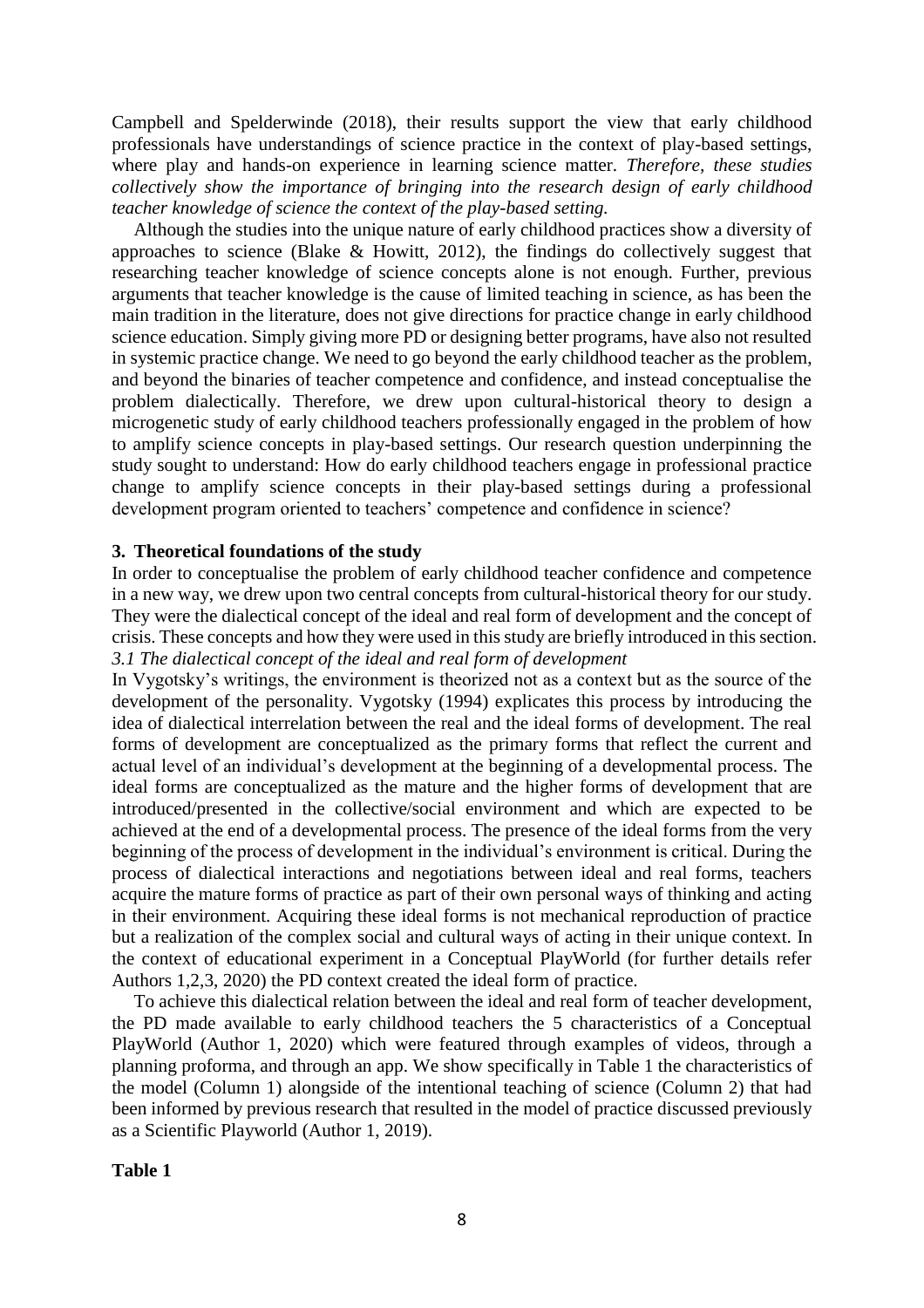| <b>Characteristics of a Conceptual</b>                                                                                                    | Intentional teaching of science in imaginary                                                                        |
|-------------------------------------------------------------------------------------------------------------------------------------------|---------------------------------------------------------------------------------------------------------------------|
| <b>PlayWorld model</b>                                                                                                                    | play                                                                                                                |
| Selecting a children's book for the                                                                                                       | An engaging story to motivate science learning of                                                                   |
| Conceptual PlayWorld                                                                                                                      | children                                                                                                            |
| Creating an imaginary Conceptual<br>PlayWorld space                                                                                       | Creating an imaginary situation. Imagining the<br>Engaging<br>in<br>science<br>concepts.<br>thought<br>experiments. |
| Teachers and children entering and<br>exiting the Conceptual PlayWorld<br>together                                                        | Jumping into the story.                                                                                             |
| Problems arise in the Conceptual                                                                                                          | Problems arise that need scientific concepts.                                                                       |
| PlayWorld that need to be solved                                                                                                          | Researching solutions.                                                                                              |
| Teachers take different roles in the<br>Conceptual PlayWorld to actively<br>support children's<br>play<br>development—subject positioning | Being characters from the story. Role-playing.<br>Introducing new characters, such as, a scientist.                 |

*Conceptual PlayWorlds for the intentional teaching of science*

In summary, the dialectical concept of ideal and real form of professional development foregrounds in research that which is expected to be developed, needs to be in the environment from the very beginning. The ideal or mature form of professional practice was presented in the workshop through the videos on the app/large screen, and these acted as the basis of the supported actions in the activity settings of the professional development program which were 1) whole group input 2) workshopping in small groups using the proforma and content on the app, 3) sharing at the initial workshop, and 4) later sharing via zoom after implementation of the new practices of a Conceptual PlayWorld in science. Research that is oriented to identifying the ideal form in relation to the real form of the teachers' conceptions and practices can give insights into the pathways and moments in the PD that can give insights into teacher knowledge and competence of science concepts and confidence in the teaching of science. However, this concept was not enough to understand practice change. Therefore, we drew upon the culturalhistorical concept of crisis.

## *3.2 Concept of crisis*

We know from cultural-historical theory that crisis as a concept is suggestive of some kind of developmental condition emerging. Whilst this concept was conceptualised for children's development across age periods, rather than for teachers (Vygotsky, 2019), we were curious to know if crisis within the professional practice of teachers would propel forward their planning and implementation of a Scientific PlayWorld.

The concept of crisis had been theorized and introduced by Vygotsky in a twofold way. Firstly, as a philosophical concept to describe, critique and amplify the state of psychology as a discipline at the beginnings of the 20th century (Vygotsky, 1997). Secondly, as a psychological concept to capture and interpret social situations, inter-psychological mechanisms and processes that can lead to psychological development (Vygotsky, 1998). The present study focuses on the second theorization.

From this theoretical and methodological standpoint, the concept of crisis can be explained as a dramatic situation that the person lives through. This dramatic situation can be generated by contradictions that exist in a person's environment. Contradictions cause inner as well as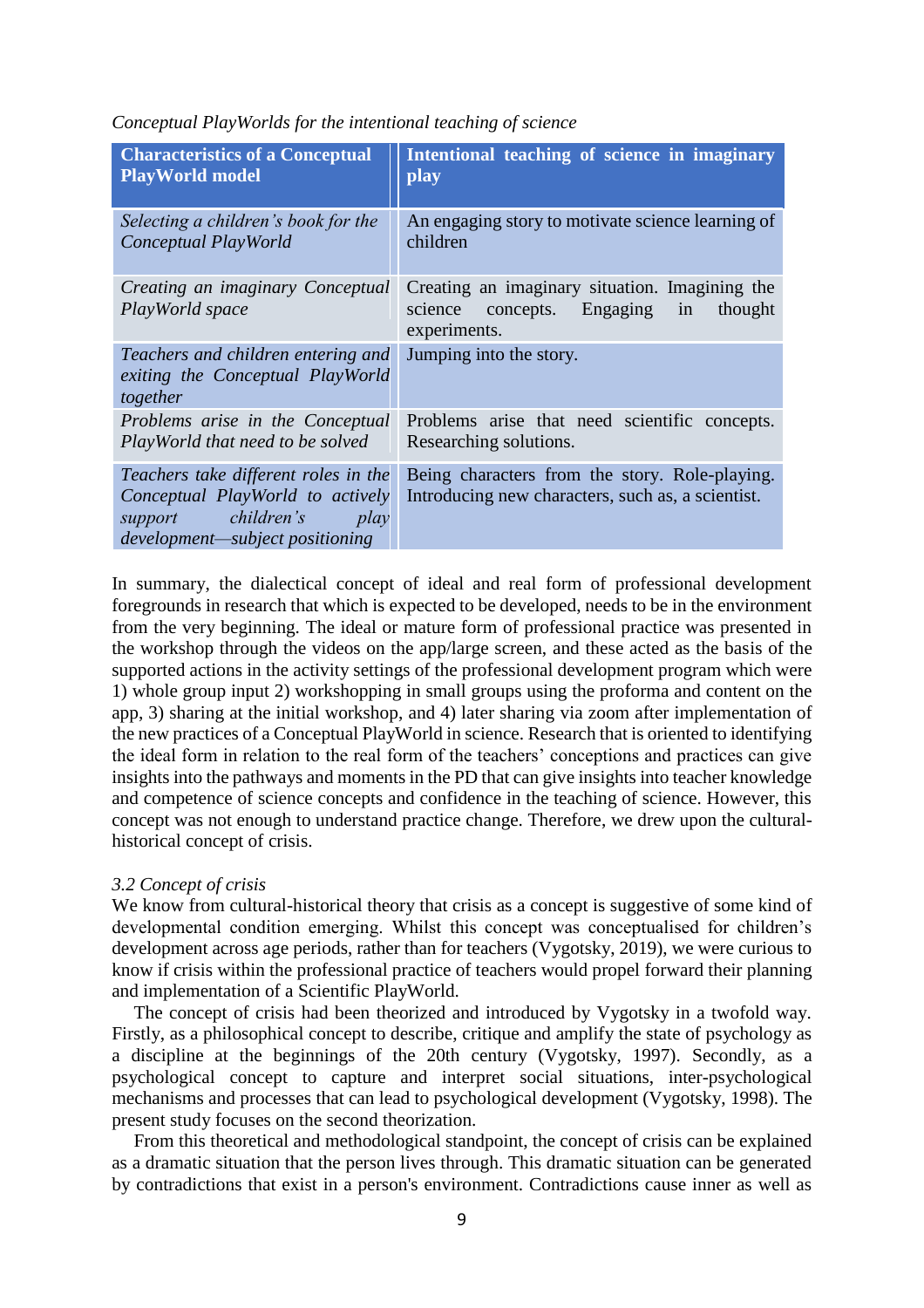external tensions and conflicts that are critical for transforming and changing a person's experience, motives and values by putting new demands on the person. In line with this Vygotskian perspective, experiencing a crisis is not conceptualized as an obstacle or a disorientation in the process of development. On the contrary, crisis is understood as a dynamic turning point that creates developmental conditions and becomes the source of a person's development. As Vygotsky (1998) argued, the development of the personality is not a case of stability and balance but a contradictory process and a crisis that includes transitions, destabilizations, qualitative changes and neoformations.

In this study we use the concept of crisis in order to understand the societal need for more science teaching in early childhood settings, the institutional demands on teachers to create new pedagogical practices for science education, and the personal motives and values of the early childhood teachers towards play and science. We look specifically at how these societal, institutional and personal motives can generate a crisis in early childhood teachers' environment and how this crisis can create the developmental conditions for the transformation of early childhood teachers' professional practice that leads towards their professional development.

## **4. Study design**

## *4.1 Research question*

How do early childhood teachers engage in professional practice change to amplify science concepts in their play-based settings during a professional development program oriented to teachers' competence and confidence in science?

## *4.2 Participants*

In this study 28 early childhood teachers participated in professional development. The participants live in Australia and are Australian citizens. From the cohort of teachers, one identified as Aboriginal Australian. The teachers teaching profile included: 14 in preschool (3-5 year), 2 in preschool (4-5 years), 8 in school settings and one in outside care. From the 28 teachers, 4 did not specify the age groups they worked with. All teachers had between 5 and 10 years of experience, and all were degree qualified.

## *4.3 Professional Development Program Design*

The PD program was made up of four periods. Period 1: Whole group presentation on a Conceptual PlayWorld model of intentional teaching of science. Period 2: Teacher planning in small groups using a proforma, an app with video examples of Conceptual PlayWorld model of intentional teaching of science, and content from the presentation. Small groups received facilitated support. Period 3: Teachers implemented a Conceptual PlayWorld model of intentional teaching of science. Period 4: Teachers shared via zoom their Conceptual PlayWorld. The session was facilitated around a set of interview questions.

Before Period 1, teachers were asked to bring their favourite children's book. As a group they chose, The Magic Hat by Mem Fox. This rhyming storybook is focused on a Magic Hat which moves from the head of a Wizard and onto a series of animal characters before being re-united with the Wizard.

## *4.4 Data collection*

Three forms of data collection featured. Digital video recordings were the major data source, with two cameras used to capture whole group and small group interactions, planning documentation and later, participants were digitally recorded through a zoom platform as they participated in a focus group interview.

## *4.4.1Digital video recording*

The digital recordings of Period 1 and 2 was 326 minutes and in Period 3 it was 272 minutes of zoom data. The total digital video data were 598 minutes over four period. For Period 2 one camera was used to record each of the groups presenting their planned Conceptual PlayWorld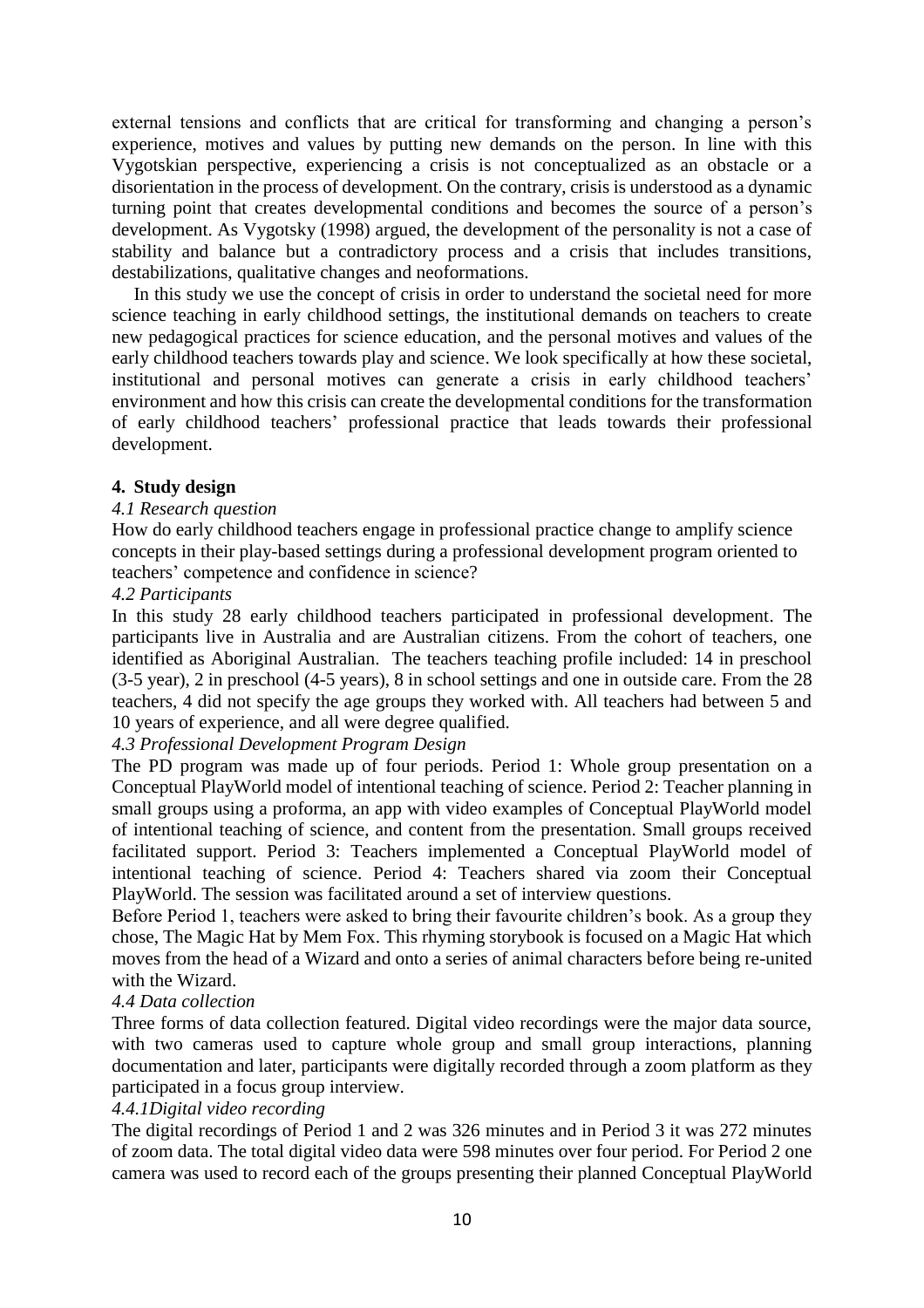of the Magic Hat. A camera was positioned to be located next to each group on a tripod and this allowed the audio and the visual recordings of the group discussions. During Period 4 of data collection the procedure was changed due to the COVID-19 pandemic, and this meant that in Period 4 data collection had to be done through zoom. Teacher sharing of their Conceptual Playworld practices was recorded. The teachers were spread across a broad range of sites. Nine sites participated in Period 4.

# *4.4.2Planning documentation*

Teacher plans were made using a proforma with content similar to Table 1. Teachers shared during zoom their plans. An estimated 28 plans, with teacher notes and Conceptual PlayWorld proformas were generated.

# *4.4.3 Focus group interview questions*

During Period 4 of the data collection teachers participated in an interview using a set of structured questions. Teachers were asked to talk about their chosen story and the Conceptual PlayWorld they had undertaken between Period 3 and Period 4. Questions included, What were the challenges? What worked well? Did the Conceptual PlayWorld spill over into other curriculum areas? What advice would you give others about designing and implementing a Conceptual PlayWorld? As part of the interview, some of the teachers shared their plans, the resources made/gathered in support of their Conceptual PlayWorld, and examples of children's models associated with the story they had chosen.

## *4.5 Analysis*

We drew upon the five characteristics of a Conceptual PlayWorld (Column 1) in order to organise the data sets into digital folders. This gave insights into how early childhood teachers made sense of the new practices (Column 2).

## **Table 2**

| <b>Characteristics of a Conceptual</b><br>PlayWorld         | <b>Examples of microgenetic data</b>                                            |
|-------------------------------------------------------------|---------------------------------------------------------------------------------|
| Selecting a children's book for the<br>Conceptual PlayWorld | "The Wizard is distressed. The Wizard can't<br>do magic until the hat is found" |
|                                                             |                                                                                 |
| Creating an imaginary Conceptual                            | When you lose your hat, how does it feel?                                       |
| PlayWorld space                                             |                                                                                 |
| Teachers and children entering and exiting                  | So, then we would have to say the magic                                         |
| the Conceptual PlayWorld together                           | words and the hat turns into a big boat, so                                     |
|                                                             | then we cross the river, then we get to                                         |
|                                                             | something else, and then there is another                                       |
|                                                             | problem, we can turn the hat into something                                     |
|                                                             | else to, to get through.                                                        |
| Problems arise in the Conceptual                            | So, what's your concept then? What is the                                       |
| PlayWorld that need to be solved                            | question for the children?                                                      |
| Teachers take different roles in the                        | If you are a hat, what kind of hat would you                                    |
| Conceptual PlayWorld to actively support                    | be?                                                                             |
| children's play development—subject                         |                                                                                 |
| positioning                                                 |                                                                                 |

*Common sense interpretation*

In bringing together the digital folders associated with the characteristics of a Conceptual PlayWorld for the intentional teaching of science, we further analysed the data in relation to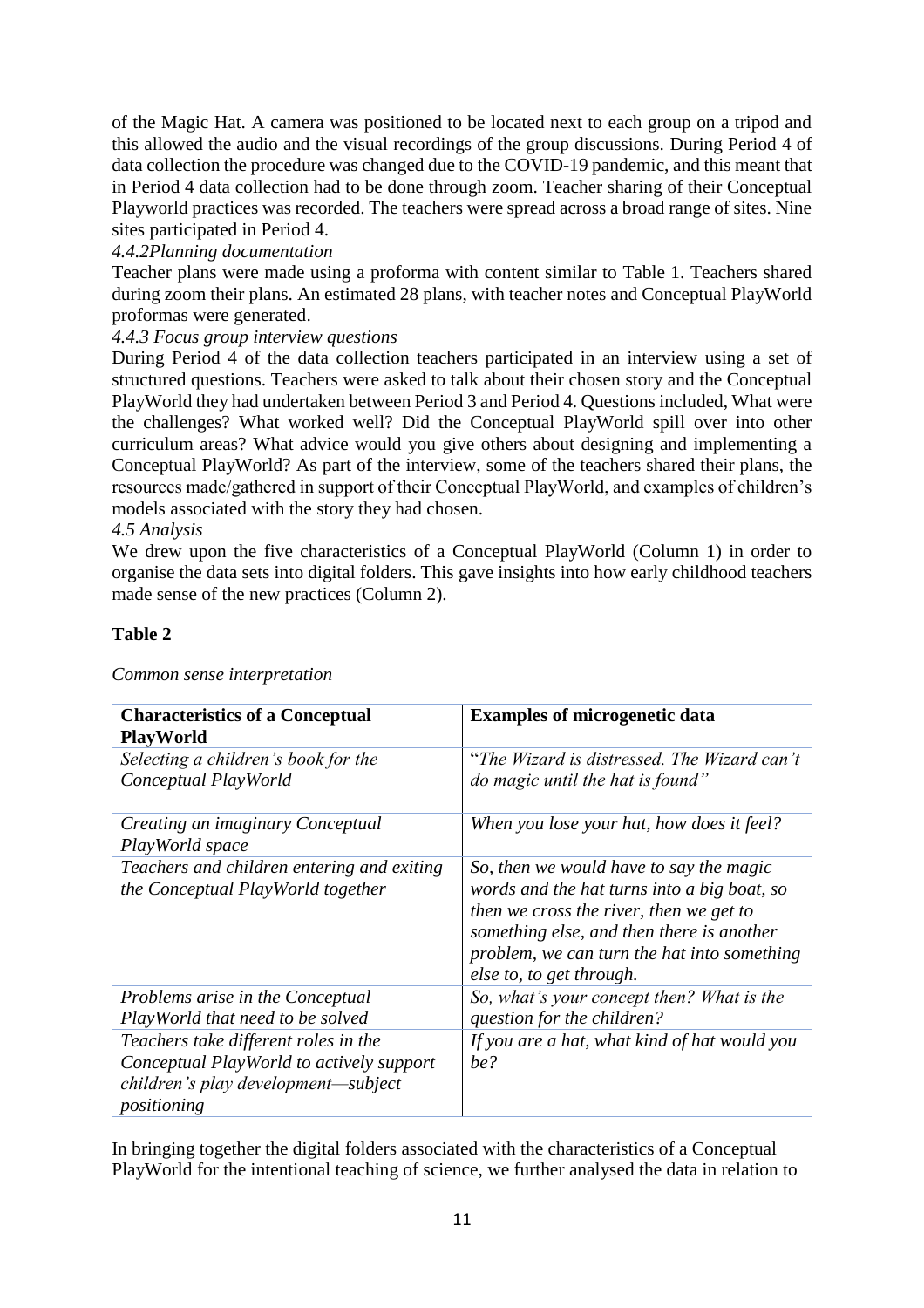the literature that captured the unique conditions for early childhood teacher confidence and competence in the teaching of science. These are summarised in Table 2 (Column 1) and they acted as a next point of interpretation (Column 2) to guide our thematic analysis.

# **Table 3**

## *Thematic interpretation*

| Teacher confidence and competence in          | <b>Examples of microgenetic data</b>       |
|-----------------------------------------------|--------------------------------------------|
| science in the literature                     |                                            |
| Science knowledge (Barenthien et al.,         | Go into the [concept of] materials [and    |
| 2020a; Garbett, 2003; Nilsson & Elm, 2017;    | their properties]. What is waterproof?     |
| Tuttle et al., 2016)                          |                                            |
| Teacher motives for science (Barenthien et    | We already had some things we had          |
| al., 2020b; Nuttall, 2013; Nuttall et al.,    | planned (Easter hats and Easter parade).   |
| 2015; Park et al., 2017)                      | But we hadn't thought about it as          |
|                                               | conceptual play (summarises discussions).  |
| PD in science - positive relationship         | And the children were so EAGER to get into |
| between in-service PD courses and teachers'   | the PlayWorld.                             |
| self-efficacy beliefs, enthusiasm and         |                                            |
| science-specific content knowledge            |                                            |
| (Barenthien et al., 2020b; Park et al., 2017; |                                            |
| Piasta et al., 2015)                          |                                            |
|                                               |                                            |
| Teacher beliefs about learning science        | And have some knowledge of materials and   |
| concepts in early childhood (Simoncini &      | constructing.                              |
| Lasen, 2018)                                  |                                            |
| Early childhood science models based on       | Table 1                                    |
| relevant research (Author 1 2019; Blake       |                                            |
| &Howitt, 2012; Campbell & Spelderwinde,       |                                            |
| 2018; Siry & Kremer, 2011; Howitt et al.,     |                                            |
| 2011)                                         |                                            |
| Unique nature of play-based settings for      | The Wizard is distressed. The Wizard can't |
| science/mathematics (Andersson &              | do magic until the hat is found.           |
| Gulberg, 2014; Brenneman et al., 2019;        |                                            |
| Campbell & Spelderwinde, 2018;                |                                            |
| Oppermann et al., 2016)                       |                                            |

The results of the thematic interpretation (Column 2) were further analysed in relation to the research questions and in the context of a theoretical interpretation (Column 1) in order to solve the problem of how teachers bring science concepts into play-based settings.

# **Table 4**

Theoretical interpretation

| <b>Theoretical concepts</b> | <b>Examples of microgenetic data</b>                                    |
|-----------------------------|-------------------------------------------------------------------------|
| Concept of crisis           | So, we are talking about the problem [looking dissatisfied].<br>$Why$ ? |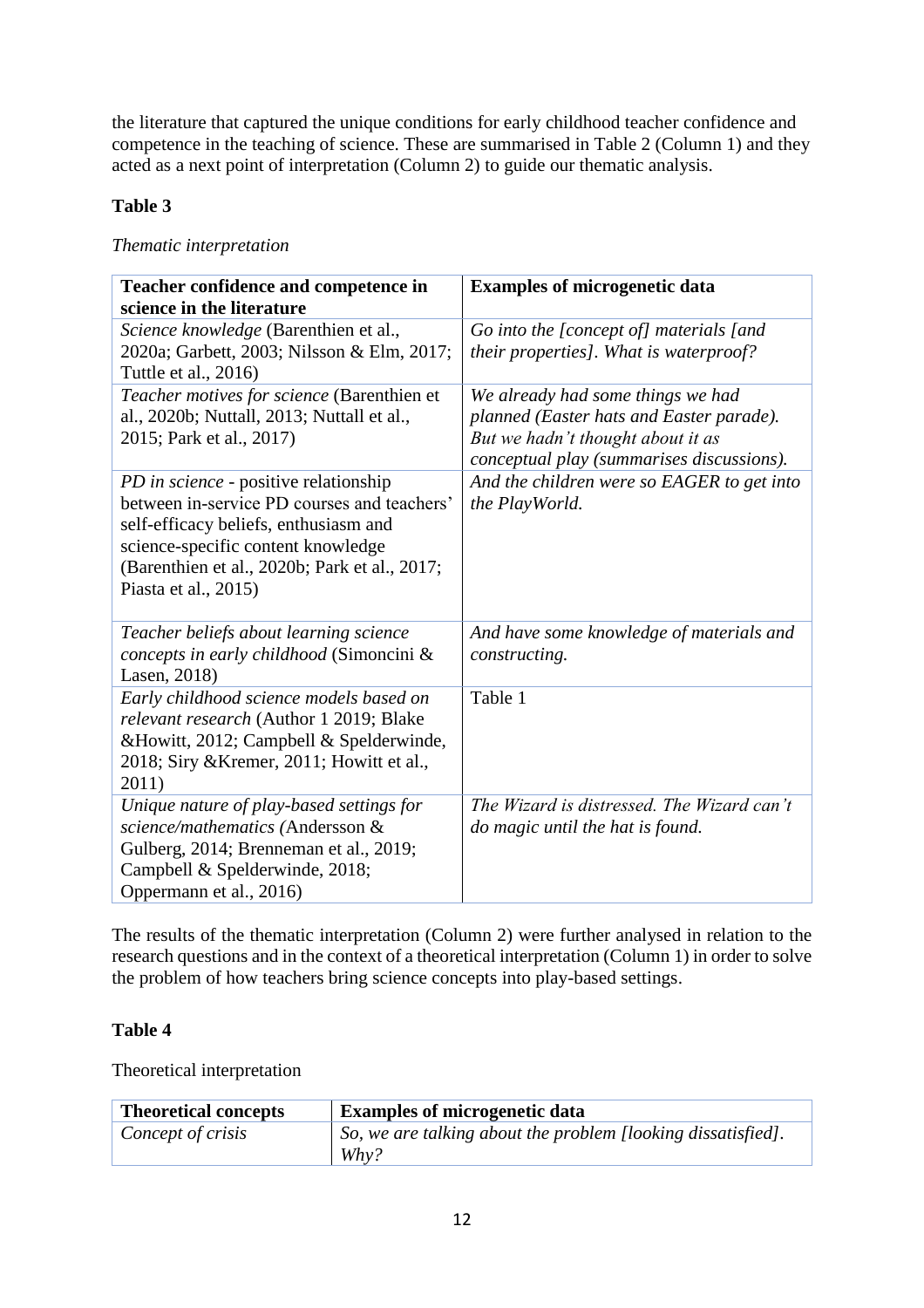| The dialectical concept of | <i>[ideal Table 1]: So, our story line, to make it exciting and</i> |
|----------------------------|---------------------------------------------------------------------|
| the ideal and real form of | interest to carry it over, what could that be? Could each           |
| development                | animal                                                              |
|                            | [real form]: T3: We have a problem, as we said.                     |
|                            | Senior teacher: No, the concept?                                    |

#### **5. Findings**

The purpose of this paper is to answer an empirical question and solve the theoretical problem that was identified from a synthesis of the literature in relation to early childhood teacher competence and confidence in science education. In this section we tackle this dual problem by presenting the results of a microgenetic analysis of how a group of early childhood teachers enter into the practices of a professional development program over four periods as they meet the new demands of planning and implementing a Conceptual Playworld where science concepts are the focus.

In line with previous research which centres on teacher knowledge of science, we introduce typical examples from the data set where conceptual discussions emerge (empirical question). However, unlike the existing literature, we frame our microgenetic analysis through the Vygotskian concept of crisis in order to bring into focus the societal need for more science teaching in early childhood settings, the institutional demands on teachers to create new pedagogical practices for science education, and the personal motives and values of the early childhood teachers towards play and science (theoretical problem). The empirical results show 5 themes which are presented and discussed as a series of theoretical models. They are:

- 1. *Concept crisis* what is the science concept to be taught?
- 2. *Problem crisis* what is the problem to be solved by the children?
- 3. *Crisis of professional practice* how to introduce the concept into children's play?
- 4. *Theoretical problem* what are the relations between play and learning science?

In all the vignettes presented below, we follow the same teachers as they enter into and meet the new demands of planning and implementing a Conceptual PlayWorld where science concepts are the focus.

#### **5.1** *Concept crisis* **– what is the science concept and what is the question?**

Four teachers are working in a small group. They are one of many groups in the room working. The teachers have just finished listening to Rebecca who has stepped them through what is a Conceptual PlayWorld and how to plan for one. They have observed each of five characteristics of a Conceptual PlayWorld through the video content and through presentation of key practices (Table 1). Each teacher has access to a planning proforma, which summarises the practices and gives examples. All teachers have chosen the children's book, The Magic Hat by Mem Fox, to plan for the intentional teaching of science through a conceptual PlayWorld model.

In the first vignette is a typical extract observed across groups and also within groups over an extended period as the teachers examined each pedagogical characteristic in turn, and brainstormed in their small groups how to plan and implement their Magic Hat Conceptual PlayWorld. In Vignette 1 they discuss how to develop a new practice tradition by introducing into their play-based program more conceptual learning of science. They begin by discussing the possible science concepts that could be drawn out of the storybook of The Magic Hat. The teachers experience a crisis when trying to determine the relevant science concepts that could be used to plan for the intentional teaching of science in play-based setting. What unfolds is different to these studies reported in the literature about teachers not being able to identify science concepts.

Vignette 1: what is the concept and what is the question that comes from the story?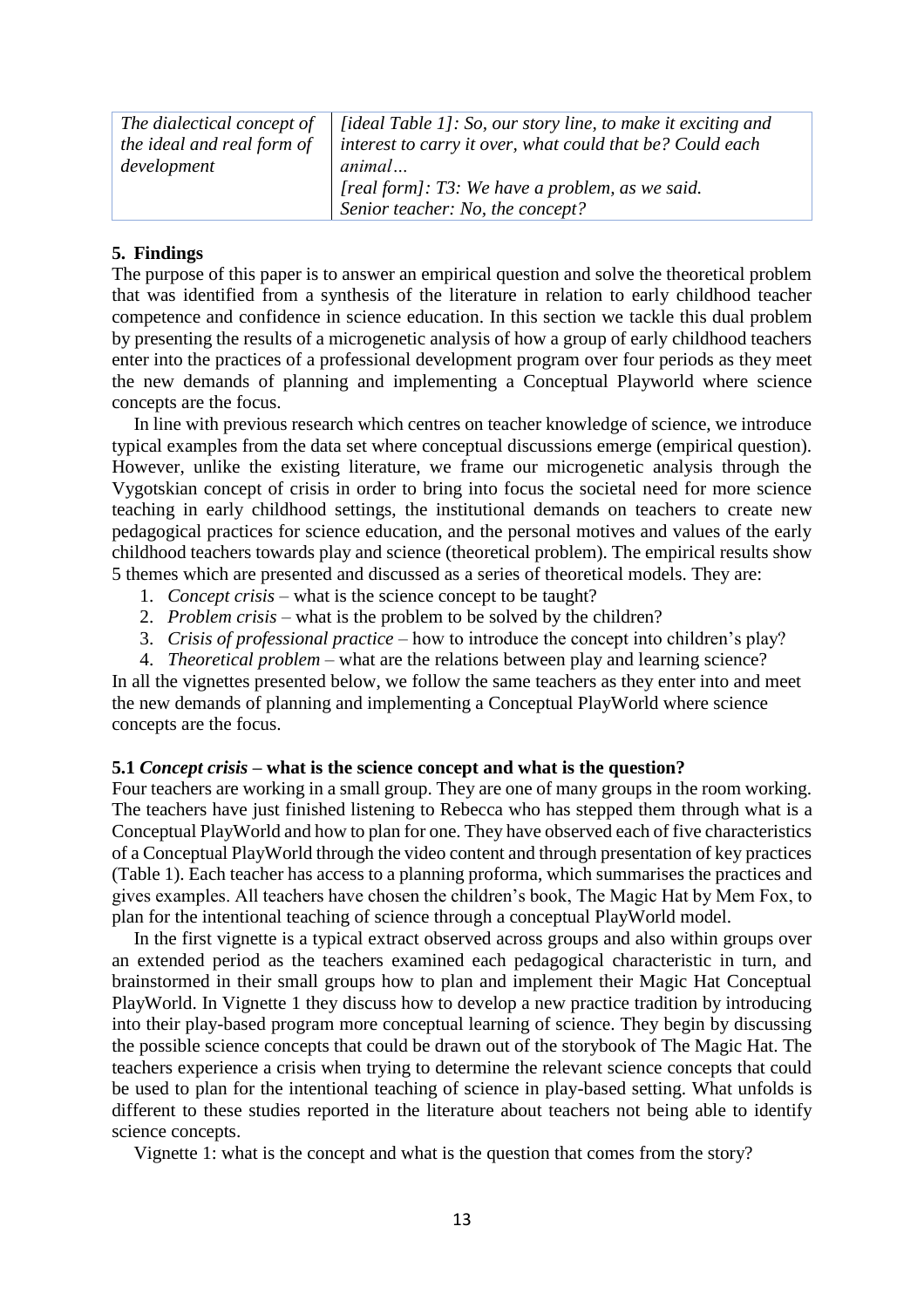*T3: What is the question for the children. What is a hat? What is a hat that could blow off the heads like that?*

*T4: We could…*

*T2: Heavy… So maybe the science*

*T4: We could look at X, so if your hat's Y material, would it get crinkled? …would it… T3: So, is that were we start? What is our hat made out of? What would it look like? You know how you were saying, "How do we become a hat?". Do we start with that conversation, and then bring in the material, that's the conversation on the materials [and their properties]?*

*T2: If you are a hat, what kind of hat would you be?*

*T4: Would you be the hat, or would you be the character wearing the hat? You are making that prop, that hat? (reference: 3.35+)*

Early childhood teachers comfortable with children's books, are shown in this typical example to struggle with where to begin setting up an inquiry, "*What is the question for the children. What is a hat?"*. They fix on the content of the book – the Wizard's hat – and then try to link the content of the book in some way to science, "*What is a hat that could blow off the heads like that?"*. Materials and their properties emerge as the first idea, with explicit reference to science as a field of knowledge, "*Heavy… So maybe the science*". They collectively support each other to build the science narrative, "*So, is that were we start?".* With this as the start, the analysis of the teachers immediately jumps to materials, "*What is our hat made out of?".* Contrary to the literature (Garbett, 2003), the teachers resolve their crisis quite quickly, and successfully identify the science concept that could be drawn from the children's book. The crisis initially appears as the concept, but on deeper analysis it is evident that the crisis is centered around how to create a narrative that introduces the science concept, for instance, when T 3 asks the group, "*Do we start with that conversation, and then bring in the material, that's the conversation on the materials?* And T2 responds, *"If you are a hat, what kind of hat would you be?".* Some researchers have identified that teachers cannot introduce concepts and principles into the practices of play-based settings (Oppermann et al., 2016; Lippard et al., 2017). Like Barenthien et al. (2020a), what our study has shown is that teachers can identify the possible science concepts. Theoretically, what initially emerges from this crisis is a binary in the teachers' conception of the problem of introducing science concepts into the narrative of a children's book. At one end of the binary is the science concept and at the other end is the narrative of the story in the children's book.

The crisis brings these points together as a synthesis, and this creates a new condition for the teachers' thinking about the problem –that is, making the learning of the science concept personally meaningful to the children. There is almost a conceptual catharsis. The synthesis of the problem is shown in Figure 1. A dialectical relation between the science concepts and the narrative is resolved by bringing forward a new problem of how to make the concepts personally meaningful to preschool children. This is a very different reading of teacher confidence and competence in the teaching of science to preschool children. This suggests that *the teacher crisis is in relation to how to make science discipline concepts personally meaningful for children, so they are presented with the science concept as part of the narrative of the story.*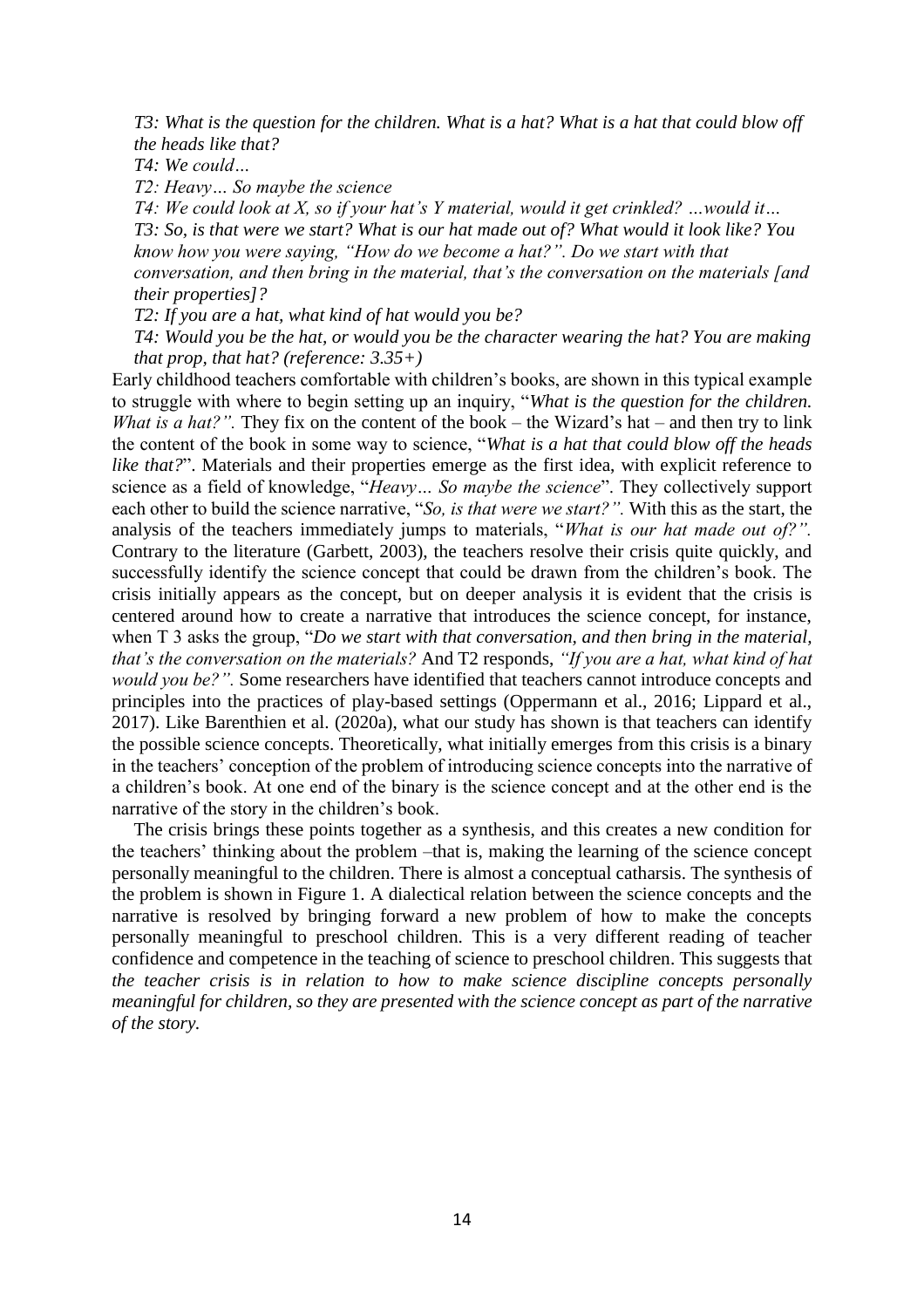

**Fig. 1.** *Concept crisis – what is the science concept and what is the question?*

#### **5.2** *Problem crisis* **– what is the problem to be solved?**

In the next vignette we identify another kind of contradiction that becomes resolved by the teachers as they experience the crisis of trying to identify and create in the narrative an engaging and enduring science problem for the children to solve over time.

Vignette 2: What is the problem to be solved?

*T1: When you lose your hat, how does it feel?*

*T2: So, when you solve that problem, extend it to make your own hat. Why did that work, why did that not work?* 

*T3: Go into the materials. What is waterproof? Then testing it. Pouring water over it [hat]. That to see if that repel or whether it soaks in. So, you are talking about those concepts*

*T4: Then if you go down that path, have the construction materials …. And have some knowledge of materials and constructing.*

*T2: So, knowing that not so much glue on to the hat (role-plays by tilting head to show the problem as though she has a hat on with too much glue)*

*T1: So, we are talking about the problem [looking dissatisfied]. Why? What is it made of? (reference: 10.14+)*

In this example the teachers have successfully identified the science concept ("*Go into the materials"*), have in place the narrative of the hat and what kinds of materials it is made from ("*When you lose your hat, how does it feel?*"), but now they meet the crisis of how to create an enduring problem that children will want to solve. That is, developing an enduring motive for children to learn science. The teachers successfully identify how to frame the science problem as an experiment, as suggested by T3, *What is waterproof? Then testing it. Pouring water over it [hat]. That to see if that repel or whether it soaks in. So, you are talking about those concepts*". The teachers worry about how to build the narrative so that there is a complex problem to solve, as is identified by T1 "*So, we are talking about the problem. Why?*". The one-off lessons (*What is waterproof)* with some testing of materials does not seem motivating or dramatic enough for the children. The teachers' dissatisfaction creates a crisis around what is the enduring problem in the role-playing of the story that will motivate the children's motives towards learning science concepts. How can the testing of waterproofing build the children's play in relation to building up a meaningful narrative around the science concept within the story where more problems can arise, as is characteristic of a Conceptual PlayWorld?

Theoretically, the drama of losing your hat (the problem), and the binary of the science concept and the story return as the teachers meet the crisis of how to set up an enduring and dramatic science problem for the children. The current solution is not solved as a one-off lesson of testing materials. The magic of the imaginary play is lost, and for teachers with deep knowledge of play-based settings, they are challenged at this moment. All the groups appeared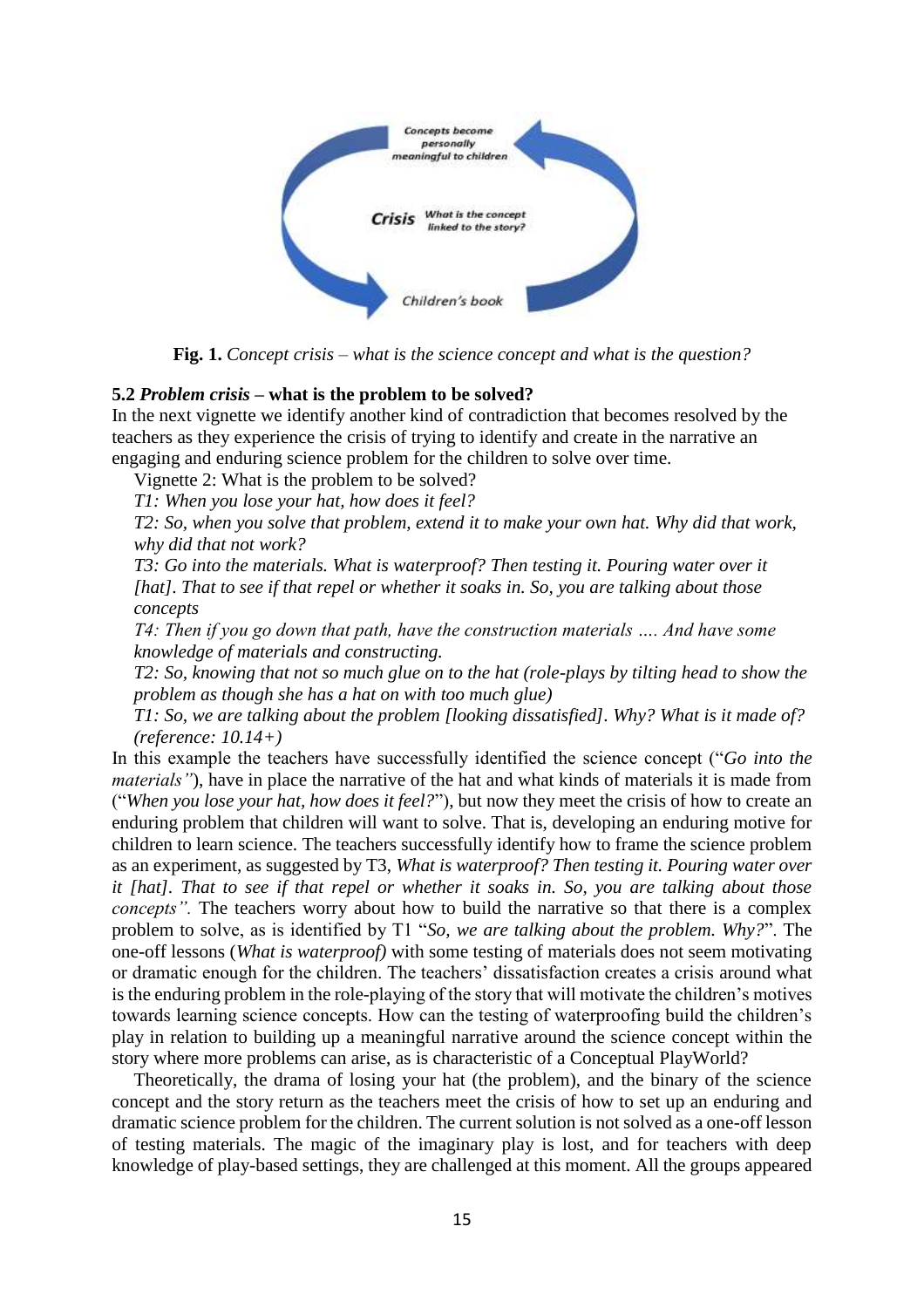to go through this kind of crisis as they moved from identifying the concept in the story to setting up an enduring problem. This is captured in Figure 2. The teachers appeared stuck when conceptualising the challenge as a binary, as they could not generate a satisfying solution.



**Fig. 2.** *Problem crisis – what is the problem to be solved?*

When we take just these two key dimensions that are core to a Conceptual PlayWorld (concepts linked to the story, and the enduring and dramatic problem to be solved) we can see the early forms of teachers' development in conceptualising new practices for teaching science concepts. Yet the crises are not related to identifying science concepts as reported in the literature (Andersson & Gulberg, 2014), or their competence and confidence in science (Barenthien et al., 2020b). But rather, *the crisis is in relation to how to create motivating and dramatic conditions for children within the narrative of the story for meaningfully engaging them with science concepts.*

# **5.3** *Crisis of professional practice* **– how to introduce the concept into children's play?**

In Vignette 3 a senior teacher joins the small group and explores along with the teachers how to bring science into the children's Conceptual PlayWorld of the Magic Hat. We note that the senior teacher capably lists all of the science practices that could be linked to the story (as with Vignette 1), but then in discussion with the teachers comes to realise that the science concepts sit outside of the storying and role-playing of the Magic Hat (also seen in Vignette 2). In Vignette 3 we identified that teachers were really keen to embed scientific concepts inside the narrative and imaginary play, but initially struggled to imagine what this would look like in practice.

Vignette 3 (extract): Crisis 1 – Imagining the concept inside of the play (Not having the concept inside the play)

*Senior teacher: So, what are you doing here?*

*T3: We already had some things we had planned (Easter hats and Easter parade). But we hadn't thought about it as conceptual play (summarises discussions).* 

*Senior teacher: So, what's your concept then?*

*T3: We have a problem, as we said.* 

*Senior teacher: No, the concept?* 

*T1: Materials*

*Senior teacher: So that's the properties of materials then.*

*T1: Yes, and designing* [hats]*.*

*T2: Design and construction.*

*Senior teacher then discusses the properties of materials and possible experiments to test the materials (reference: 26:26). Also discusses using a fan to support the experiments she is suggesting.*

*Ts: Laugher.*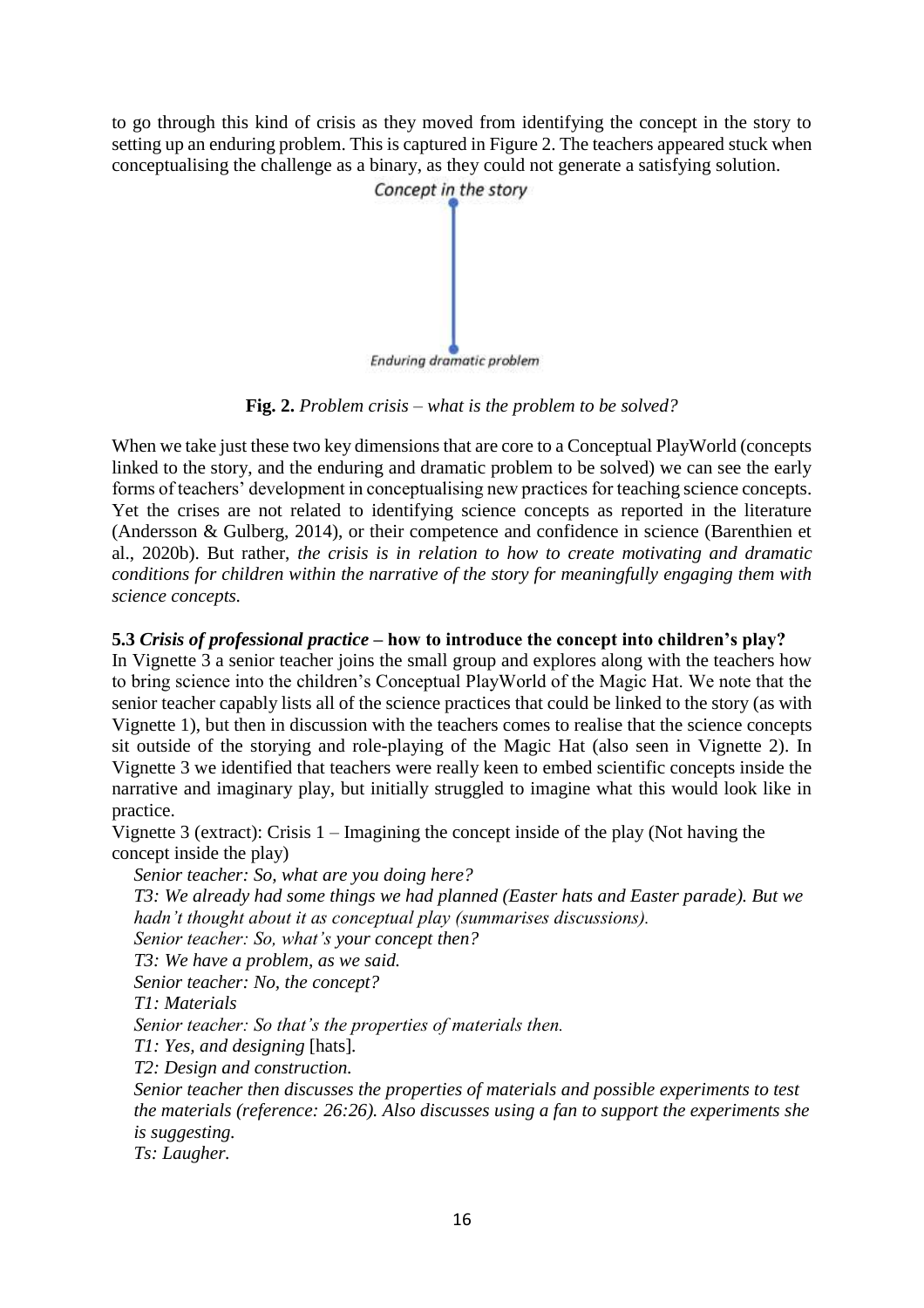*Senior teacher: So that's force. So, what's that material, as opposed to, if I put a rock on there* [hat]. *If you put that on your hat it is light and it is going to fly away. It's that kind of conversation when they are doing their own hats. [she pauses and appears to reflect] So that was doing it outside the play. It wasn't actually doing it in the play. How would you introduce that kind of concept in the play? That's the kind of thing for us to do. Teacher 2: Yep.*

*Senior teacher: We are used to planning it. But getting better[at] get it into our PlayWorld is a harder thing. I just did that then [not have the problem in the imaginary play]. So, when they are making their research and looking at hats, wondering, testing, but that's outside the play. But into the play is the transition (reference: 25+).*

As with Vignettes 1 and 2, the senior teacher begins her interactions with the teachers by asking them to identify the science concepts (*So what's your concept then?*). This moves the discussion towards how to present the science learning through setting up some form of testing (*discusses the properties of materials and possible experiments to test the materials*). The crisis for the senior teacher is the identification that what she is suggesting sits outside of the children's play (*So, when they are making their research and looking at hats, wondering, testing, but that's outside the play)*. It might connect with the narrative of the story (hats), but it is not linked with an enduring problem (Vignette 2 crisis). The binary that is set up by her does not solve the problem. But importantly, the senior teacher's crisis takes the group forward, as she identifies that the science experiments should be in the context of the imaginary play of the children (*I just did that then)*. Once again, it is not teacher competence and confidence in science, but *the challenge for the teachers is how to bring into the imaginary play science concepts, so they are meaningful and enduring (rather than a one-off experiment). This is* theoretically captured in Figure 3.



**Fig. 3.** *Crisis of professional practice – how to introduce the concept into children's play?*

## **5.4** *Theoretical problem* **– what are the relations between play and learning?**

Captured in Vignette 4 is another kind of crisis that emerged for the teachers. Until this point, the teachers had moved their thinking from the science concept and how to connect it to the story (as being outside of the conceptual PlayWorld) through to reconceptualising their discussions as a problem in the story that could propel the children's thinking in science forward. Rebecca joins the teachers on the heels of the discussion with the senior teacher and explicitly asks them to tell her "*What's the problem"* that is to drive the Conceptual PlayWorld? As will be noted, Rebecca reframes the teachers' imagined Conceptual PlayWorld practices constantly during her interactions with them. As with Vignettes 3, the Vignette that follows is illustrative of the struggle and challenge of bringing into teacher planning of a Conceptual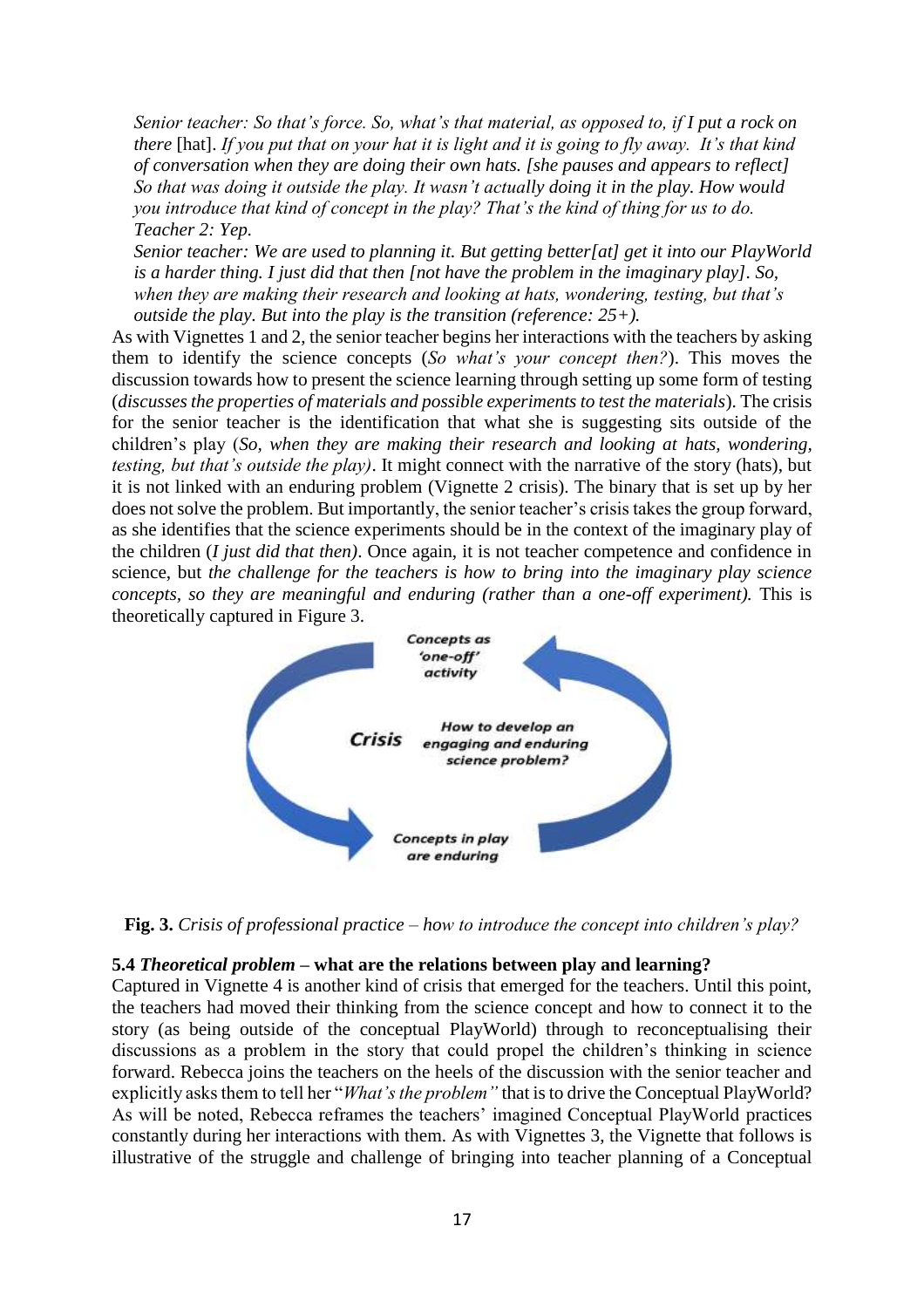PlayWorld a narrative that can be dramatic, can be solved with science concepts, and can be extended over days, weeks and even months.

Vignette 4 (extract): Creating the drama

*Rebecca: How's it going?*

*Teacher 1: We talked about force. Why the hat? The wind? Different things on the hat. To test it.*

*Rebecca: So, what's the problem?*

*Teacher 1: So, the problem is that the hat's blown away.* 

*Teacher 4: How to keep the hat on the head.*

*Rebecca: So, remember we want to come back to the drama [Characteristic 1: Drama of the story]. That problem is not exciting enough [Characteristic 4: Problem] to take children for five weeks. So how to keep the hat on the head. So you have to keep hat on, has it blown away, has it been somewhere, where there is the drama?*

*Teacher 2: So maybe the hat has blown away, like to the jungle, and maybe the animals fear the hat in the jungle (Looking unsure)? So, have to go on a bear hunt to try and to find the hat.*

*How could you alter that plan? Does the Wizard need the hat back?* 

*Teacher 2: Could the hat turn into different things? We could find the hat. But we are stuck on one side of the river. So, then we would have to say the magic words and the hat turns into a big boat, so then we cross the river, then we get to something else, and then there is another problem, we can turn the hat into something else to, to get through. Or is that just too many things going on? [Characteristic 2 Imaginary situation & Characteristic 3: Enter/Exist]*

*Rebecca: You could go either way.*

*Teacher 3: 'Cause this is the bit where we get to a subject, and we start going, oh we could do this, or we could do that, and this [gesturing with fingers to make smaller] needs to go in. To cut it down.*

*Rebecca: You are looking at the characters. [Characteristic 3: Enter/exit play] But it could even be something else. Do hats fly?*

*Teacher 4: So, the wind is forcing the hat off.* 

*Teacher 1: So, what's the problem? [Characteristic 4: Problem]*

*Teacher 3: So, the problem would be, the wind has come, and we don't know where the hat's gone?*

*Rebecca: The Wizard could appear. You could be the Wizard. The Wizard is distressed. The Wizard can't do magic until the hat is found. [Characteristic 1: Drama &* 

*Characteristic 4: Problem]*

*Teacher 3: [all excited, leaning forward]* 

*Teacher 2: So, our story line, to make it exciting and interest to carry it over, what could that be? Could each animal… (reference: 31.05)*

Rebecca identifies the challenge for the teachers from the crisis of Vignette 3, "*So, remember we want to come back to the drama".* She names this in relation to the characteristics of the Conceptual PlayWorld of the drama of the story. She also foregrounds why, "*That problem is not exciting enough to take children for five weeks".* She operationalises for the teachers the practice, "*has it been somewhere, where there is the drama?*". This triggers T2 to frame the problem more dramatically, "*So maybe the hat has blown away, like to the jungle, and maybe the animals fear the hat in the jungle (Looking unsure)? So, have to go on a bear hunt to try and to find the hat".* The teachers begin to build a dramatic story, but remind each other to stay with 'the problem' so that the science can emerge within the imaginary play, as is seen through their exchange between them:

*Teacher 4: So, the wind is forcing the hat off.*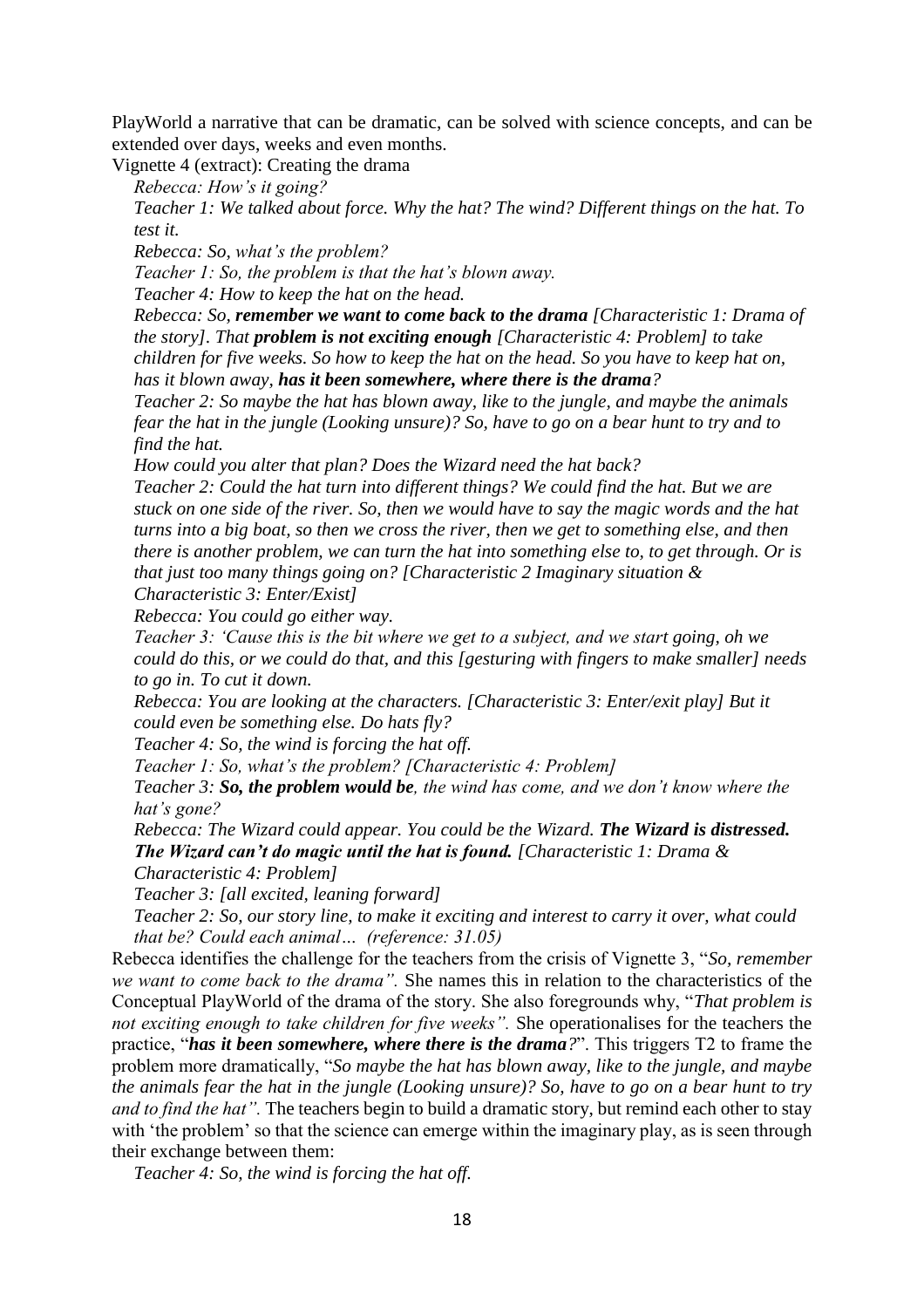*Teacher 1: So, what's the problem? Teacher 3: So, the problem would be, the wind has come, and we don't know where the hat's gone?*

The feeling of the drama, as the teachers imagine the Conceptual PlayWorld in action (Authors 1, under review) becomes evident, when Rebecca suggests, "*The Wizard is distressed. The Wizard can't do magic until the hat is found".* This support the teachers further, because Rebecca amplifies the drama by reframing their ideas, and this direction is taken up immediately by the teachers, "*So our story line, to make it exciting and interest to carry it over, what could that be?*". This movement from the science concept, to the problem, to the problem inside the imaginary play amplified through the drama of story, is captured in this vignette and is theorised in Figure 4. Once again, the crisis for the teachers is not the science concept, but rather creating the drama and the excitement within the imaginary play, where problems arise that need science solutions so the play can continue. With the support of Rebecca, the teachers' crises are resolved as they bring the science concept, problem, drama and play into unity (Figure 4).



**Fig. 4.** *Theoretical problem – what are the relations between play and learning science?*

#### **6. Discussion**

In this study, we determined through a microgenetic analysis of teachers' professional development, four major crises:

- 1. *Concept crisis* what is the science concept to be taught?
- 2. *Problem crisis* what is the problem to be solved by the children?
- 3. *Crisis of professional practice* how to introduce the concept into children's play?
- 4. *Theoretical problem* what are the relations between play and learning science?

What our study showed was that these crises were all related to a theoretical problem about how to introduce science concepts into children's play in ways that were sensitive to children's leading motive to play, the institutional practices of preschools for play-based programming and activity, and for a longstanding focus by early childhood teachers on children's psychological development of imaginary play. When these are taken together, we were able to resolve the problem of how to bring science concepts into play-based settings.

**First,** the study found that by examining the different crises that emerged in the PD, that teachers brought forward the pedagogical challenges associated with the core theoretical problem that the early childhood education research academy has been trying to solve – that is, how to introduce more concepts and outcomes in preschool settings in Western contexts where greater demands for learning discipline concepts are increasingly being expected (OECD, 2012). This is a different problem to what is in the science education literature, where the worry has been about teachers' competence and thereby their confidence in teaching science to young children. There the problem is teacher knowledge of science concepts (Sackes, 2014). In this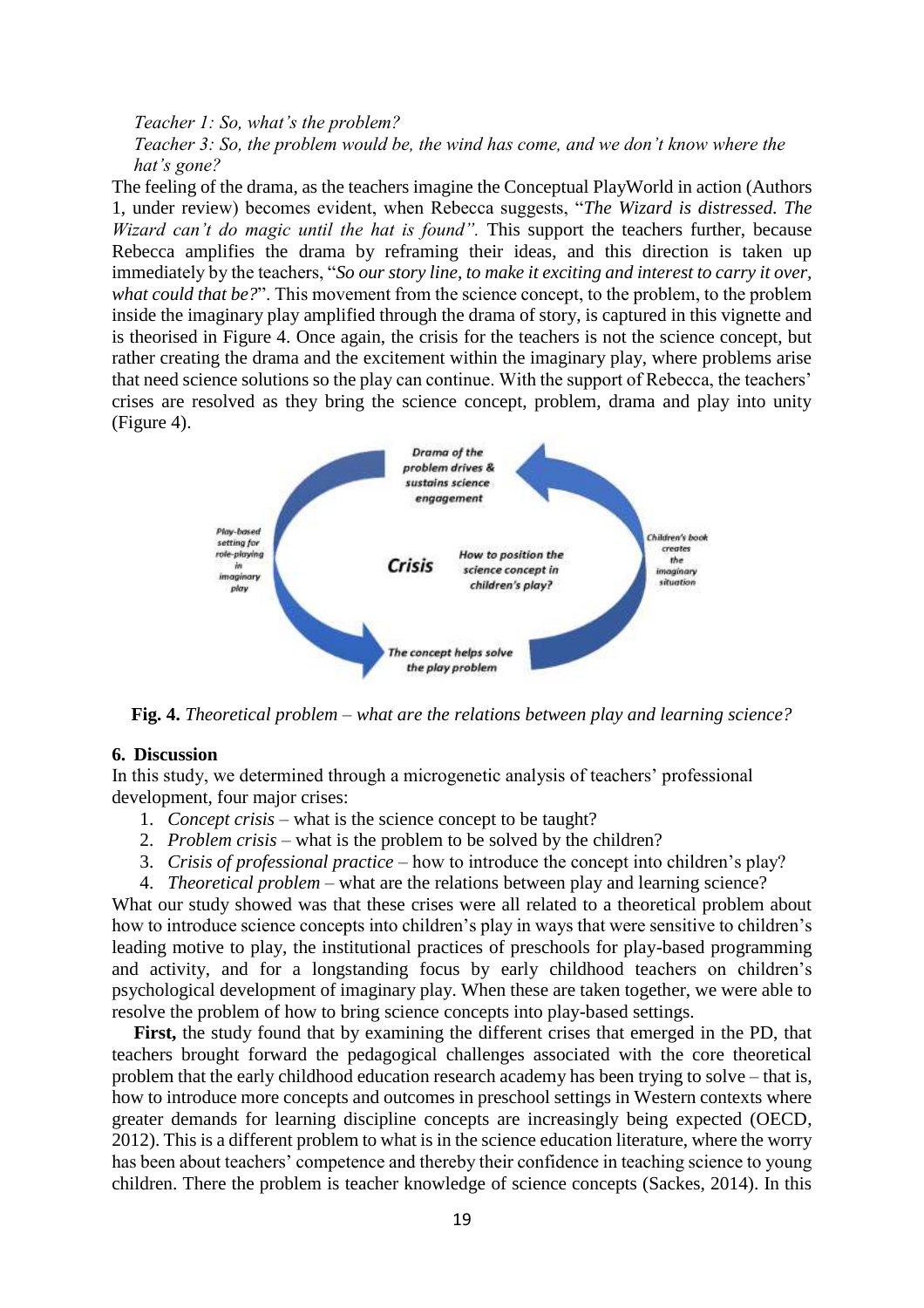study, the problem of increasing the amount of science being taught into preschools was identified as a pedagogical problem, rather than a teacher knowledge problem.

Second, whilst the early childhood education literature and the science education literature are generally united in their goal for more teaching of science concepts, how the problem is constructed in the literature has led to very different assumptions about the nature of the problem and how to solve it. In this study, it was also found that by analysing at the microgenetic level teachers' crises of bringing concepts into play practice, that teacher thinking appeared to change and this was important for realising how to deal with the pedagogical problem of introducing science concepts into play-based settings.

Important foundational insights into the core problem of teaching more science concepts in play was in relation to how teachers developed their theoretical thinking through the crises they experienced as a collective. The iterative models (Figures 1-4) show how teachers' thinking waxed and waned. It becomes possible to showcase through these models how teacher thinking of the intentional teaching of science through a conceptual PlayWorld changed over time. As teachers resolved one crisis, another emerged. But through the iterative cycles of crises, the teachers moved from a rudimentary conceptualisation of framing the problem as a binary to a synthesis, where dialectical thinking about how to meaningfully introduce science concepts into children's play emerged. In the binary mode of thinking it was very difficult for the teachers to be able plan how they could introduce science into a play-based setting. However, the Conceptual PlayWorld for the intentional teaching of science gave teachers a resource to refocus their thinking in relation to solving the pedagogical problem of how play and science concepts are meaningfully brought together in practice for very young children.

**Third,** the study also found that the teachers' thinking about the pedagogical problem turned into a conscious realisation that a static conception of science concepts was not the solution to the practice problem. There was a need to conceptualise the pedagogical practice

as a dramatic introduction of a problem where science concepts act in service of the children's play. Importantly, theoretical thinking was needed when considering how to introduce science concepts into play-based programs because the problem was not teacher knowledge of the concept, but rather it was knowing how to create new pedagogical conditions that supported the practice tradition of play in the institution, whilst meeting the

new societal demand for increasing young children's knowledge of science in play. Teachers had to solve the pedagogical problem by using theoretical thinking to bring into unity all the characteristics of a Conceptual PlayWorld for the intentional teaching of science. We show this unit of play and learning in science in Figure 5 below. This captures how the teachers made meaning in the PD program by using theoretical thinking in relation to the intentional teaching of science in a play-based setting.



**Fig. 5.** *A unit of play and learning science concepts in dialectical relations*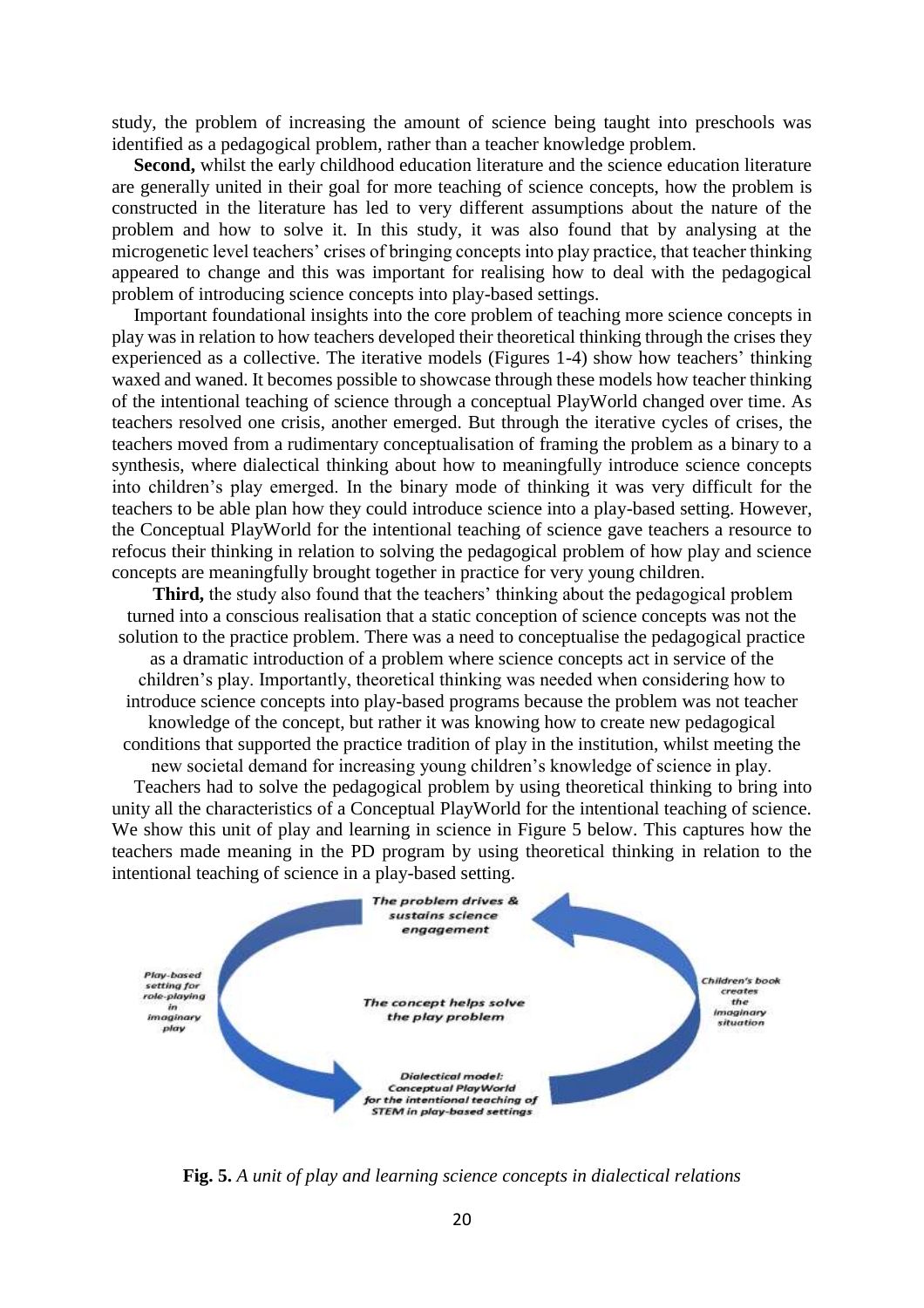We found that **when** teachers draw on theoretical thinking, they went beyond thinking of the problem as simply a narrative of the story, and moved forward in their explanations of the problem of practice, to conceptualising the problem as a relational model (Figure 5). In addition, we also learned that rather than attending PD, where the expectation is to simply learn one characteristics or fact after and another, like building blocks or steps of how to plan for the intentional teaching of science concepts, these teachers engaged in a pedagogical problem of practice and the theoretical problem of the relations between play and learning science. To distinguish this, Davydov (2008) has said that empirical facts are like building blocks, stacked one on top of the other, whilst theoretical thinking is considered as the relations between these blocks. It is in bringing the *building block* of the concept, with the *building block* of the problem, that science becomes personally meaningful to preschool children. Further, it was when the *building block* of the drama of the problem becomes the *building block* of a motive for learning science concepts to solve the problem, that the teachers could see the problem of play and science concepts dialectically.

Building capacity in theorical knowledge, means that PD programs are not only a reflection on practice (Hadley, et al., 2015; Hoffman-Kipp et al., 2003), but rather that teachers engaged in a theoretical problem that is genuine and that the academy continues to struggle with. When the leading motive of children is to play, and the practice tradition of the preschool is to design play programs, the introduction of learning a science concept sets up a major crisis – as was shown in this study. But what has emerged through the PD, is early childhood teachers' capacity for engaging theoretically with this problem. When the problem is conceptualised as a binary it is difficult to move forward. But when a series of iterative crises emerge, a new form of thinking also emerges for solving a foundational problem of how to introduce science concepts into children's play to enrich their imagination and to help them to think abstractly with scientific concepts.

#### **7. Conclusion**

The purpose of the study was to understand how early childhood teachers involved in PD solve the problem of how to pedagogically amplify science concepts in play-based settings. The longstanding and recent literature has conceptualised the problem theoretically within a constructivist tradition of identifying what do teachers know about science concepts (Traianou, 2006). By drawing attention to teacher knowledge of science (Kambouri, 2016) and how they feel about teaching science (Fraser et al., 2019) a picture has been built that the problem lies with the teacher. More recently researchers have started to also include in their studies more contextual information, such as the broad range of qualifications of early teachers (Barenthien et al., 2020a, b) and the teachers' practice motive of play pedagogy (Brenneman et al., 2019; Oppermann et al., 2016; Simoncini & Lasen, 2018). These studies broaden the lens from the person to include a recognition of the institution where a tradition for learning science concepts is relatively new for early childhood teachers (Barenthien et al., 2020a, b).

Whilst the recent studies continue to explain the problem in relation to teacher knowledge of science, the solutions have tended to be oriented towards having prospective teachers do more science courses before university (Kambouri, 2016), to undertake more PD (Park et al., 2017), and to ensure that PD for early childhood teachers is oriented to their motive object of practice (Nuttall et al., 2015). That is, the literature has primarily focused the problem on how to increase teacher knowledge of science concepts by fixing up teachers.

The major finding of this study is that the problem of increasing early childhood teacher teaching of science appears not to be related to their competence in science discipline knowledge alone as the literature suggests should be expected. But rather, the problem is pedagogical. Our findings show that the conditions for PD need to build on teacher strengths in play practice (Wingrave & McMahon, 2016), and to draw on a credit model of practice that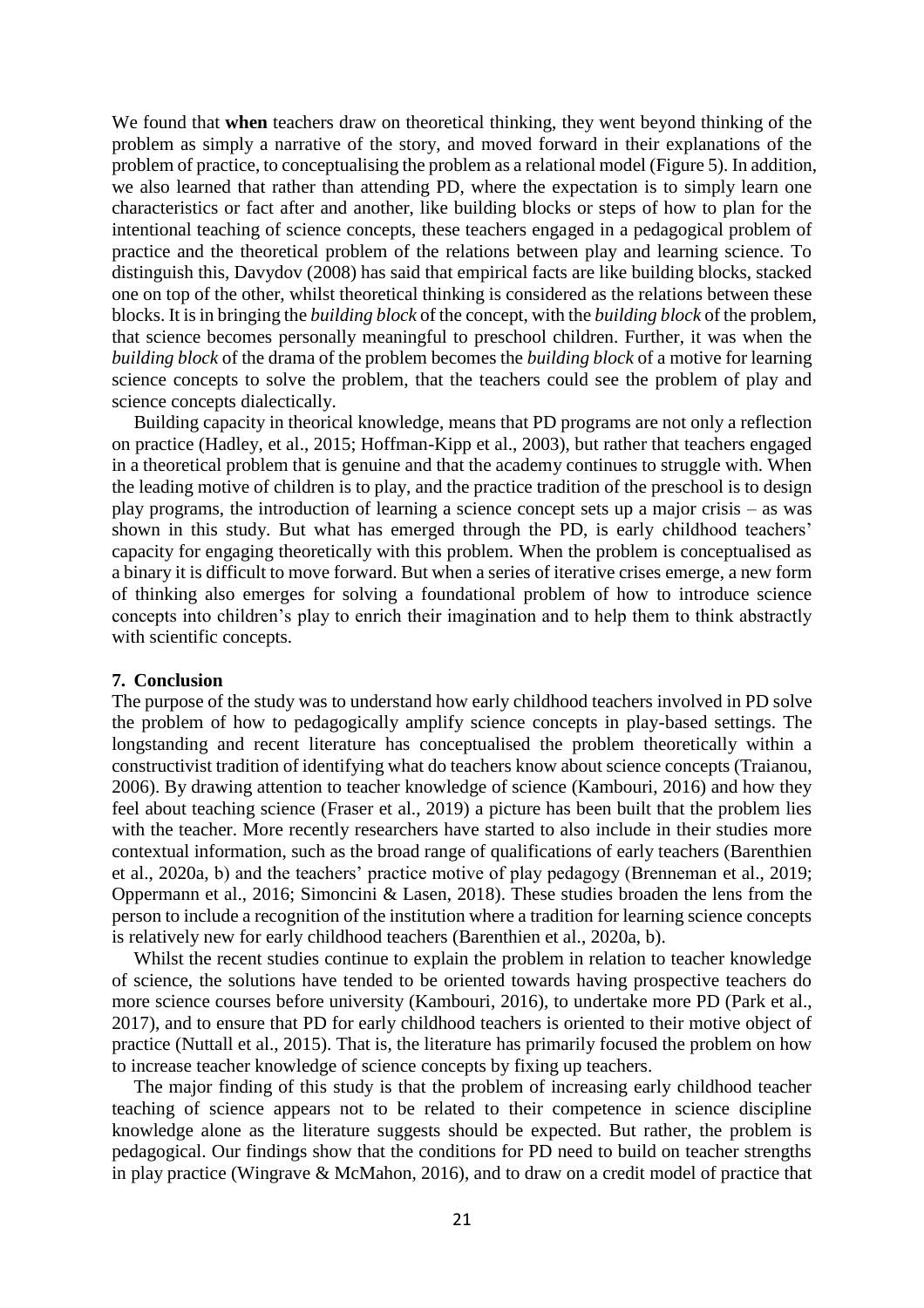is oriented to the unique conditions of early childhood education. In introducing a Conceptual PlayWorlds model of practice into the PD, teachers used theoretical thinking to pedagogically positions science in play-based settings for motivating and sustaining children's engagement in science. In light of the findings, previous studies may need to be revisited and new conceptualisation of the problem presented, so that research can include and build on teacher strengths rather than blaming them as the problem.

What this study showcases, is how the literature has asked the wrong question about teacher confidence and competence in science. It is not about the science concept, but rather it is a pedagogical problem that needs dialectical thinking to find solutions. This has implications for how studies in science education may be designed in the future, as well as how PD is planned and implemented for early childhood teachers. By looking at the problem as a problem of practice and not a problem of teacher knowledge, different kinds of research questions may be asked, and different types of studies undertaken.

Future research across a larger sample of teachers and a broader international community of early childhood educators, may add to what was learned in this study about science teaching in preschool settings through PD. Nevertheless, this study contributes to the literature by drawing attention to how *professional crisis* does appear to be an important condition for propelling teachers forward into engaging in theoretical thinking about the problem of teaching more science in early childhood settings. The teachers in our study showcase through their struggles and crises, the pivotal points of practice change, and the theoretical thinking needed to solve the age-old problem of the relationship between play and the learning of science concepts.

#### **Acknowledgments**

Thanks to Dr. Rebecca Lewis and Tanya Stephenson. Special acknowledgment of the teachers who participated in the study. This work was supported by the Australian Research Council Laureate Fellowship Scheme [FL180100161].

#### **8. References**

- Andersson, K., & Gullberg, A. (2014). What is science in preschool and what do teachers have to know to empower children? *Cultural Studies of Science Education, 9*(2), 275-296. <https://doi.org/10.1007/s11422-012-9439-6>
- Barenthien, J., M, Lindner., Ziegler, T., & Steffensky, M. (2020a). Exploring preschool teachers' science-specific knowledge. *Early Years*, *40*(3), 335-350. [https://doi.org/10.1080/09575146.2018.1443321 10.1080/09575146.2018.1443321](https://doi.org/10.1080/09575146.2018.1443321)
- Barenthien, J., Oppermann, E., Anders, Y., & Steffensky, M. (2020b). Preschool teachers' lea rning opportunities in their initial teacher education and in-service professional develop ment – do they have an influence on preschool teachers' science-specific professional kn owledge and motivation?*International Journal of Science Education*, *42*(5), 744-763, [htt](https://doi.org/10.1080/09500693.2020.1727586) [ps://doi.org/10.1080/09500693.2020.1727586](https://doi.org/10.1080/09500693.2020.1727586)
- Blake, E., & Howitt, C. (2012). Science in early learning centres: Satisfying curiosity, guided play or lost opportunities? In K.C.D. Tan & M Kim (eds.). *Issues and challenges in science education research: Moving forward*, (pp. 281-299). Springer: The Netherlands.
- Brenneman, K., Lange, A., & Nayfeld, I. (2019). Integrating STEM into Preschool Education; Designing a Professional Development Model in Diverse Settings. *Early Childhood Education Journal, 47*(1), 15-28.<https://doi.org/10.1007/s10643-018-0912-z>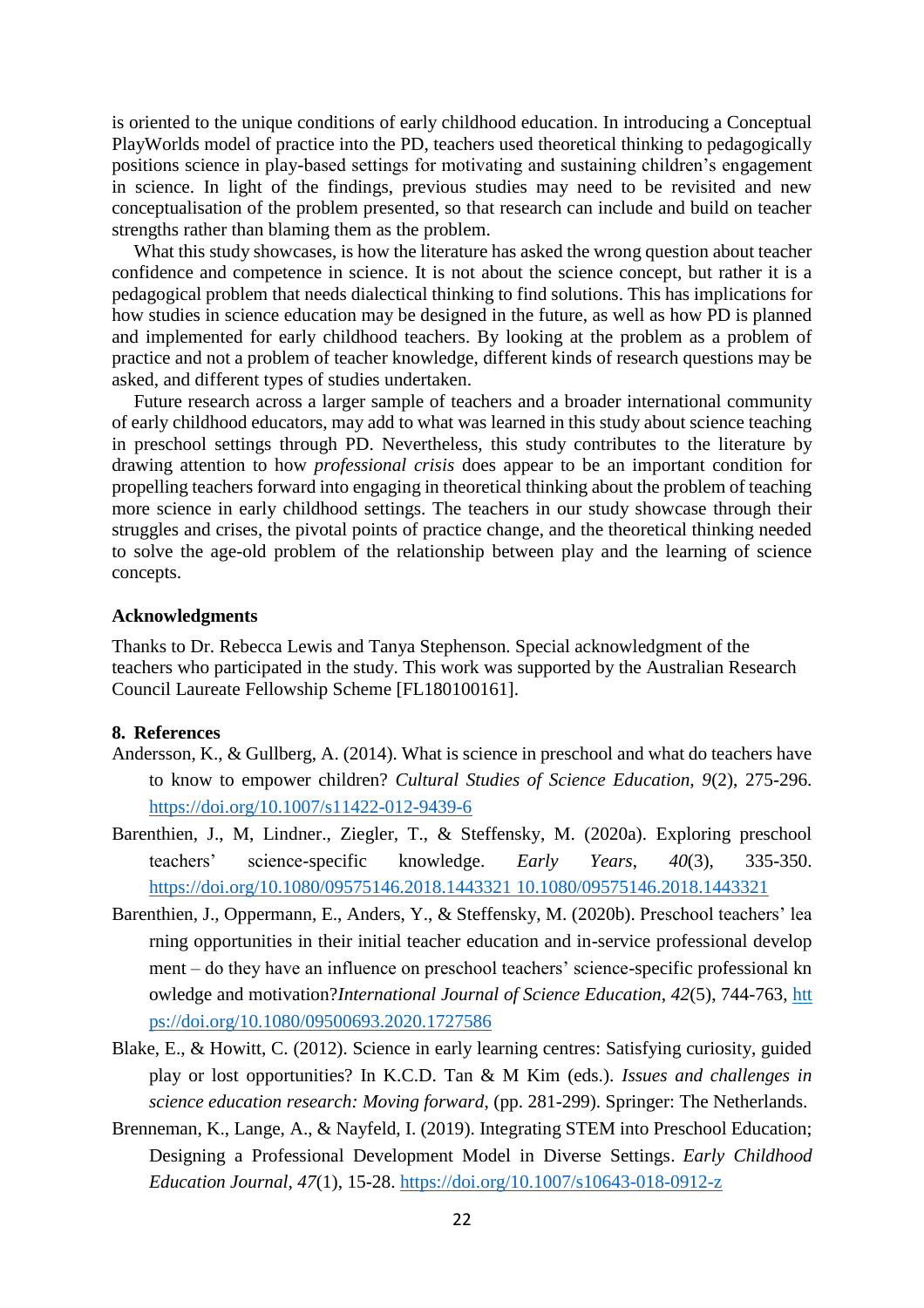- Campbell, C., & Spelderwinde, C. (2018). Teaching science in Australian bush kindergartens: Understanding what teachers need. JES Summer, 15, 37-45. [https://www.ase.org.uk/syst](https://www.ase.org.uk/system/files/journal-issue/documents/JES%2015%20Summer%202018.qxp_Layout%201.pdf%23page=37) [em/files/journal-issue/documents/JES%2015%20Summer%202018.qxp\\_Layout%201.p](https://www.ase.org.uk/system/files/journal-issue/documents/JES%2015%20Summer%202018.qxp_Layout%201.pdf%23page=37) [df#page=37](https://www.ase.org.uk/system/files/journal-issue/documents/JES%2015%20Summer%202018.qxp_Layout%201.pdf%23page=37)
- Campbell, C., Spelderwinde, C., Howitt, C., & MacDonald, A. (2018). STEM practice in the early years. *Creative Education*, 9(01), 11-25.<https://doi.org/10.4236/ec.2018.91002>
- Campbell, C., Speldewinde, C., Howitt, C., & MacDonald, A. (2018). STEM practice in the early years. *Creative Education, 9*(01), 11.<https://doi.org/10.4236/ec.2018.91002>
- Davydov, V. V. (2008). *Problems of developmental instruction: A theoretical and experimental psychological study*. Nova Science Publishers.
- Eshach, H., & Fried, M. N. (2005). Should science be taught in early childhood? *Journal of Science Education and Technology*, *14*(3), 315–336. [https://doi.org/10.1007/s10956-005-](https://doi.org/10.1007/s10956-005-7198-9) [7198-9](https://doi.org/10.1007/s10956-005-7198-9)
- Author 1. (2019)
- Authors 1 et al., (under review)
- Authors 2 et al., (2009).
- Authors 3 et al., (2018).
- Fraser, S., Beswick, K., & Crowley, S. (2019). Making tacit knowledge visible: Uncovering the knowledge of science and mathematics teachers, *Teaching and Teacher Education, 86*, 1-10. <https://doi.org/10.1016/j.tate.2019.102907>
- Garbett, D. (2003). Science education in early childhood teacher education: Putting forward a case to enhance student teachers' confidence and competence. *Research in Science Education*, *33*(4), 467–481.<https://doi.org/10.1023/B:RISE.0000005251.20085.62>
- Gillespie Rouse, A., & Rouse, R. (2019). Third graders' use of writing to facilitate learning of engineering concepts. *Journal of Research in Science Teaching, 56*(10), 1406-1430. <https://doi.org/10.1002/tea.21581>
- Hadley, F., Waniganayake, M., & Shepherd, W. (2015). Contemporary practice in professional learning and development of early childhood educators in Australia: Reflection on what works and why. *Professional Development in Education*, *41*(2), 187-202. <https://doi.org/10.1080/19415257.2014.986818>
- Hoffman-Kipp, P., Artiles, A. J., & López-Torres, L. (2003). Beyond reflection: Teacher learning as praxis. *Theory into Practice*, *42*(3), 248-254. [https://doi.org/10.1207/s15430421tip4203\\_12](https://doi.org/10.1207/s15430421tip4203_12)
- Howitt, C., Lewis, S., & Upson, E. (2011). 'It's a mystery'. A case study of implementing forensic science in preschool as scientific inquiry. *Australasian Journal of Early Childhood*, *36*(3), 45–55.<https://doi.org/10.1177/183693911103600307>
- Kallery, M., & Psillos, D. (2002). What happens in the early years science classroom? The reality of teachers' curriculum implementation activities. *European Early Childhood Education Research Journal, 10*(2), 49-61. <https://doi.org/10.1080/13502930285208951>
- Kambouri, M. (2016). Investigating early years teachers' understanding and response to children's preconceptions. *European Early Childhood Education Research Journal, 24*(6),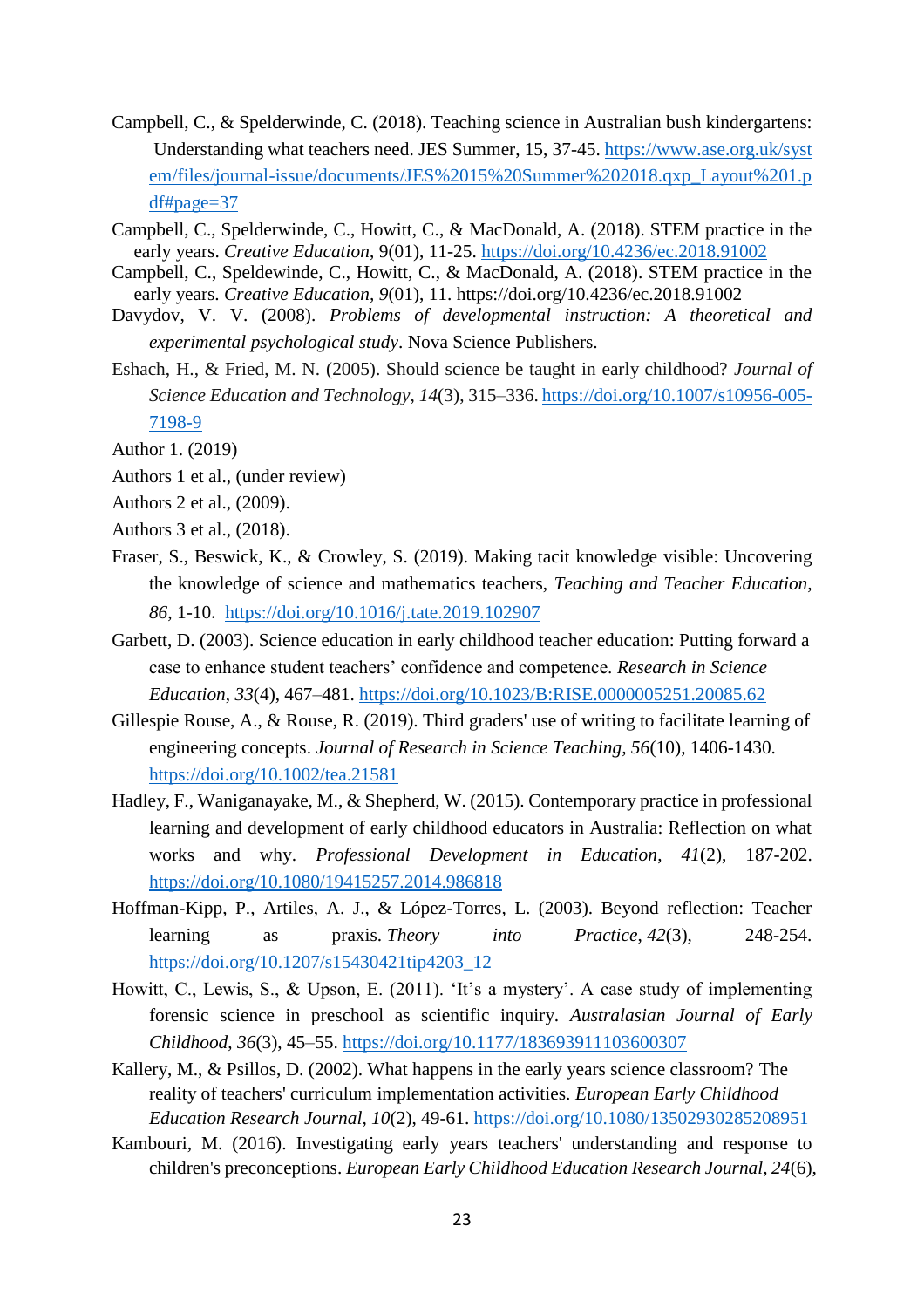907-927.<https://doi.org/10.1080/1350293X.2014.970857>

- Lippard, C. N., Lamm, M. H., & Riley, K. L. (2017). Engineering Thinking in Prekindergarten Children: A Systematic Literature Review: Engineering Thinking in Prekindergarten Children. *Journal of engineering education, 106*(3), 454-474. <https://doi.org/10.1002/jee.20174>
- Metz, K. E. (2004). Children's understanding of scientific inquiry: their conceptualization of uncertainty in investigations of their own design. *Cognition and instruction, 22*(2), 219- 290. [https://doi.org/10.1207/s1532690xci2202\\_3](https://doi.org/10.1207/s1532690xci2202_3)
- Nuttall, J. (2013). The potential of developmental work research as a professional learning methodology in early childhood education. *Contemporary Issues in Early Childhood, 14*(3), 201-211.<https://doi.org/10.2304/ciec.2013.14.3.201>
- Nuttall, J., Edwards, S., Mantilla, A., Grieshaber, S., & Wood, E. (2015). The role of motive objects in early childhood teacher development concerning children's digital play and play-based learning in early childhood curricula. *Professional Development in Education, 41*(2), 222-235.<https://doi.org/10.1080/19415257.2014.990579>
- Nilsson, P., & Elm, A. (2017). Capturing and developing early childhood teachers' science pedagogical content knowledge through cores. *Journal of science teacher education, 28*(5), 406-424.<https://doi.org/10.1080/1046560X.2017.1347980>
- Olgan, R. (2015). Influences on Turkish early childhood teachers' science teaching practices and the science content covered in the early years. *Early Child Development and Care*, *185*(6), 926-942[.https://doi.org/10.1080/03004430.2014.967689](https://doi.org/10.1080/03004430.2014.967689)
- Oppermann, E., Anders, Y., & Hachfeld, A. (2016). The influence of preschool teachers' con tent knowledge and mathematical ability beliefs on their sensitivity to mathematics in children's play. *Teaching and teacher education, 58*, 174-184. [https://doi.org/10.1016/j.t](https://doi.org/10.1016/j.tate.2016.05.004) [ate.2016.05.004](https://doi.org/10.1016/j.tate.2016.05.004)
- Organisation for Economic Co-operation and Development (OECD). 2012, Starting strong II I: A quality toolbox for early childhood education and care, Paris: OECD. http://www.oe cd.org/education/school/startingstrongiii-aqualitytoolboxforearlychildhoodeducationand care.htm
- Park, M-H., Dimitrov, D.M., Patterson, L.G., & Park, D-Y. (2017), Early childhood teachers' beliefs about readiness for teaching science, technology, engineering, and mathematics. *Journal of Early Childhood Research*, *15*(3), 275-291. <https://doi.org/10.1177/1476718X15614040>
- Piasta, S. B., Logan, J. A. R., Pelatti, C. Y., Capps, J. L., & Petrill, S. A. (2015). Professional development for early childhood educators: efforts to improve math and science learning opportunities in early childhood classrooms. *Journal of Educational Psychology, 107*(2), 407-422.<https://doi.org/10.1037/a0037621>
- Saçkes, M. (2014). How often do early childhood teachers teach science concepts? Determinants of the frequency of science teaching in kindergarten. European Early Childhood Education Research Journal, *22*(2), 169-184. <https://doi.org/10.1080/1350293X.2012.704305>
- Siry, C., & Kremer, I. (2011). Children explain the rainbow: using young children's ideas to guide science curricula. *International Journal of Science Education and Technology*, *20*(5), 643–655.<https://doi.org/10.1007/s10956-011-9320-5>
- Simoncini, K., & Lasen, M. (2018). Ideas about stem among Australian early childhood